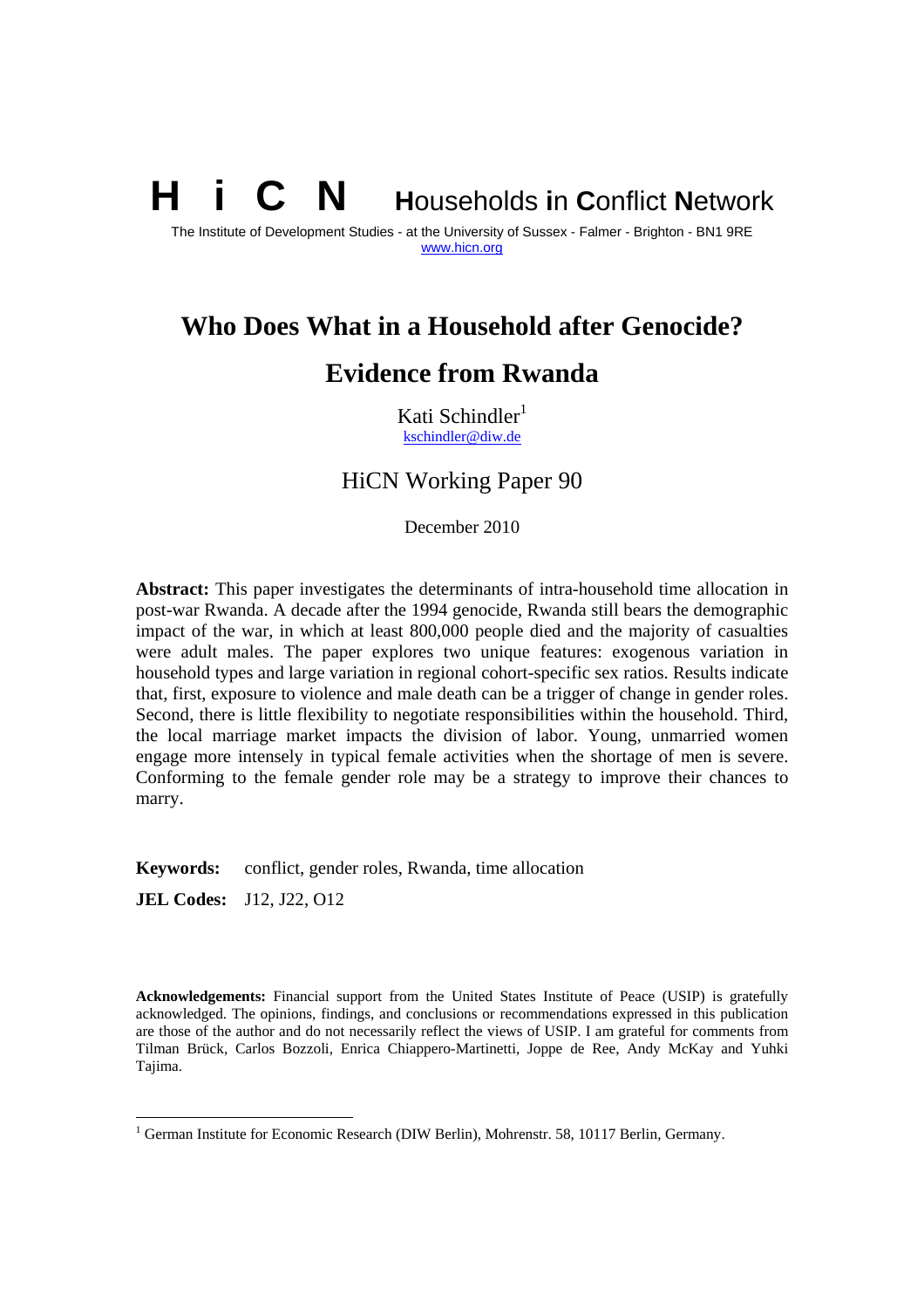#### **1 Introduction**

War obviously causes damage to human beings, assets and institutions. Yet it can also be a trigger for social change (Keen 1997). War may provide an opportunity to renegotiate gender roles and assign women greater economic responsibilities. Qualitative accounts from El Salvador show that during the war women acquired new skills that previously were the preserve of men and became the breadwinners in their households (Ibáñez 2001). Some studies caution that gender roles are only temporarily modified for the duration of conflict and often return to the pre-conflict norm when conflict ends (Ridd and Callaway 1987).

The 1994 genocide severely altered the demographic structure of Rwandan society. The majority of the more than 800,000 people who died during the genocide were adult males, leaving many women widowed. Using household survey data from post-war Rwanda, this paper analyzes how households allocate tasks amongst their members and how this is interrelated with gender and family status. The post-war Rwandan context allows us to compare the impact of gender roles across two household types, namely male-headed and widow-headed households. It is shown that widows who head a household were exogenously forced into widowhood and into becoming the head of the household.

The paper first explores the impact of household composition on the division of labor. Second, it investigates whether the local marriage market, which was heavily affected by the genocide, influences who does what in rural households. The estimation procedure builds on the work of Fafchamps and Quisumbing (2003) who propose a parameterization of household composition that makes it possible to compare the division of labor in households of different sizes. Results indicate that intra-household time allocation in male-headed and widow-headed households is driven by different factors. Moreover, gender roles are followed as strictly in tasks performed in the homestead as in publically performed activities. The availability of potential partners in the local marriage market leads women – and single women in particular – to conform more closely to the cultural ideal.

The analysis contributes to the literature in three ways. First, the post-war context of Rwanda has two unique features: exogenous variation in household types and large variation in regional cohort-specific sex ratios. These features allow us to capture the impact of norms more accurately than much of the empirical literature on time allocation that often interprets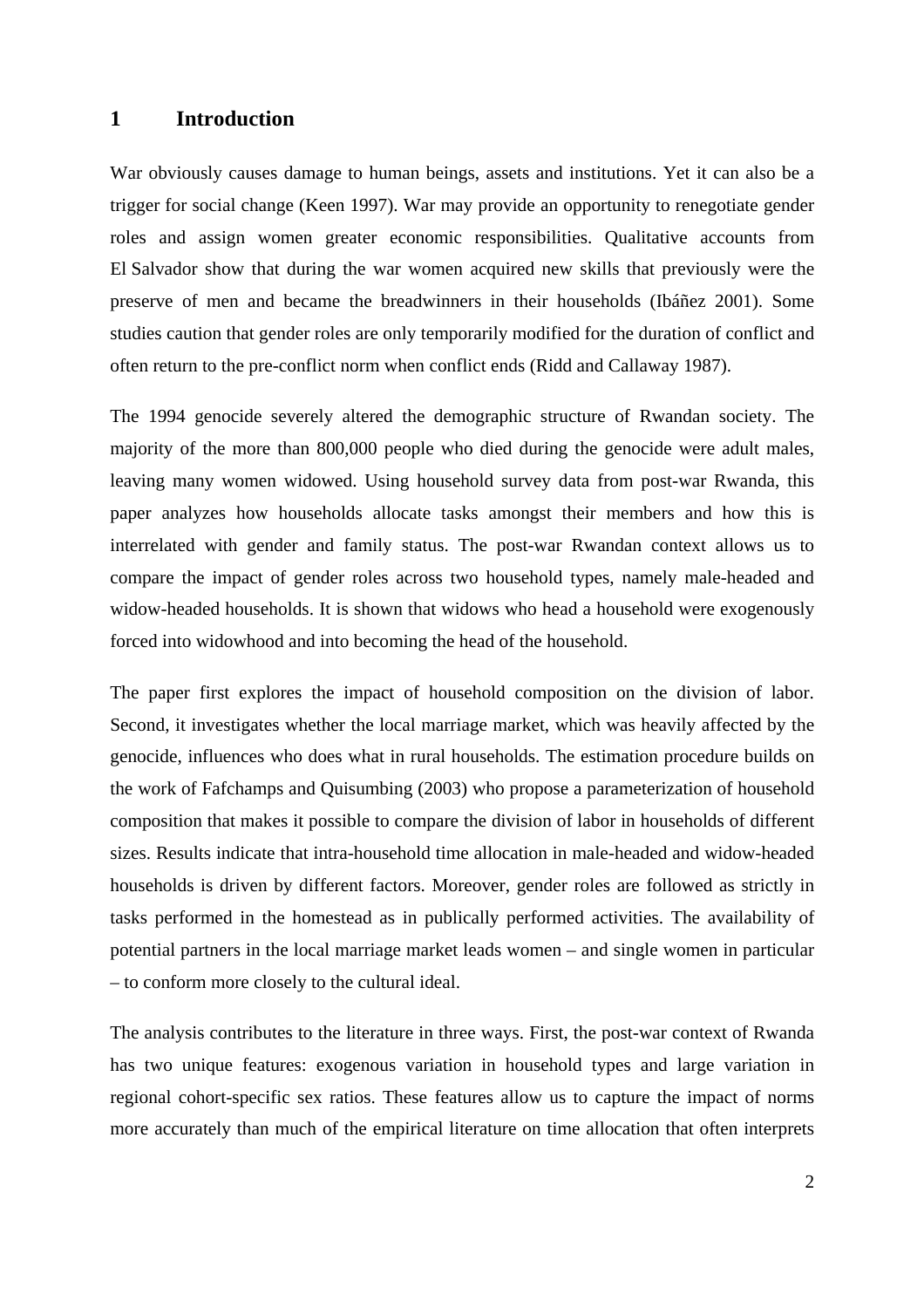gender norms as the unexplained residual after controlling for individual and householdspecific factors. Second, a large body of demographic research estimates conflict mortality rates (Anderson and Silver 1985; de Walque 2006; Guha-Sapir and Degomme 2010; Urdal et al. 2003), yet there is little research exploring the impact of demographic shifts induced by violence on socio-economic outcomes. Some examples of the latter are studies examining the effects of conflict-induced displacement on labor market outcomes in Bosnia and Herzegovina (Kondylis 2010) and female reproductive behavior and age of first marriage in post-war Tajikistan (Shemyakina 2007) and Rwanda (Jayaraman et al. 2009). Third, there is a dearth of research exploring if and in what way gender role norms impose constraints on women in Rwanda in the aftermath of the genocide. This is surprising, given that frictions associated with gender roles were among the factors contributing to social tensions before the genocide. It is well documented how the gender crisis of young, unemployed, impoverished and frustrated Hutu men contributed to their willingness to engage in genocidal violence (Baines 2003; Jones 2002; Schäfer 2008; Taylor 1999). At the same time, sanctions were imposed on financially independent women who overstepped the boundaries of traditional roles and threatened the image of men as providers. Understanding gender roles in the postgenocide context hence contributes to understanding the long-term impact of the 1994 genocide.

The paper is structured as follows. Section 2 discusses the state of the art in research on time allocation and gender norms. The following section provides an overview of the demographic consequences of the genocide. Moreover, it reviews culturally defined norms on gender roles in Rwanda and formulates hypotheses. The estimation strategy is detailed in Section 4, followed in Section 5 by a description of the household survey data set, the *Enquête Intégrale sur les Conditions de Vie de Ménage* (EICV). Empirical results are discussed in Section 6. The last section provides some concluding thoughts.

#### **2 Review of previous work**

In Becker's (1965) seminal work on time allocation, household members specialize in the kind of activity – market work or work in the home – in which they have a comparative advantage. Yet it is a stylized fact that women's contribution to housework exceeds the time their husbands spend on housework even when women earn more than their husbands in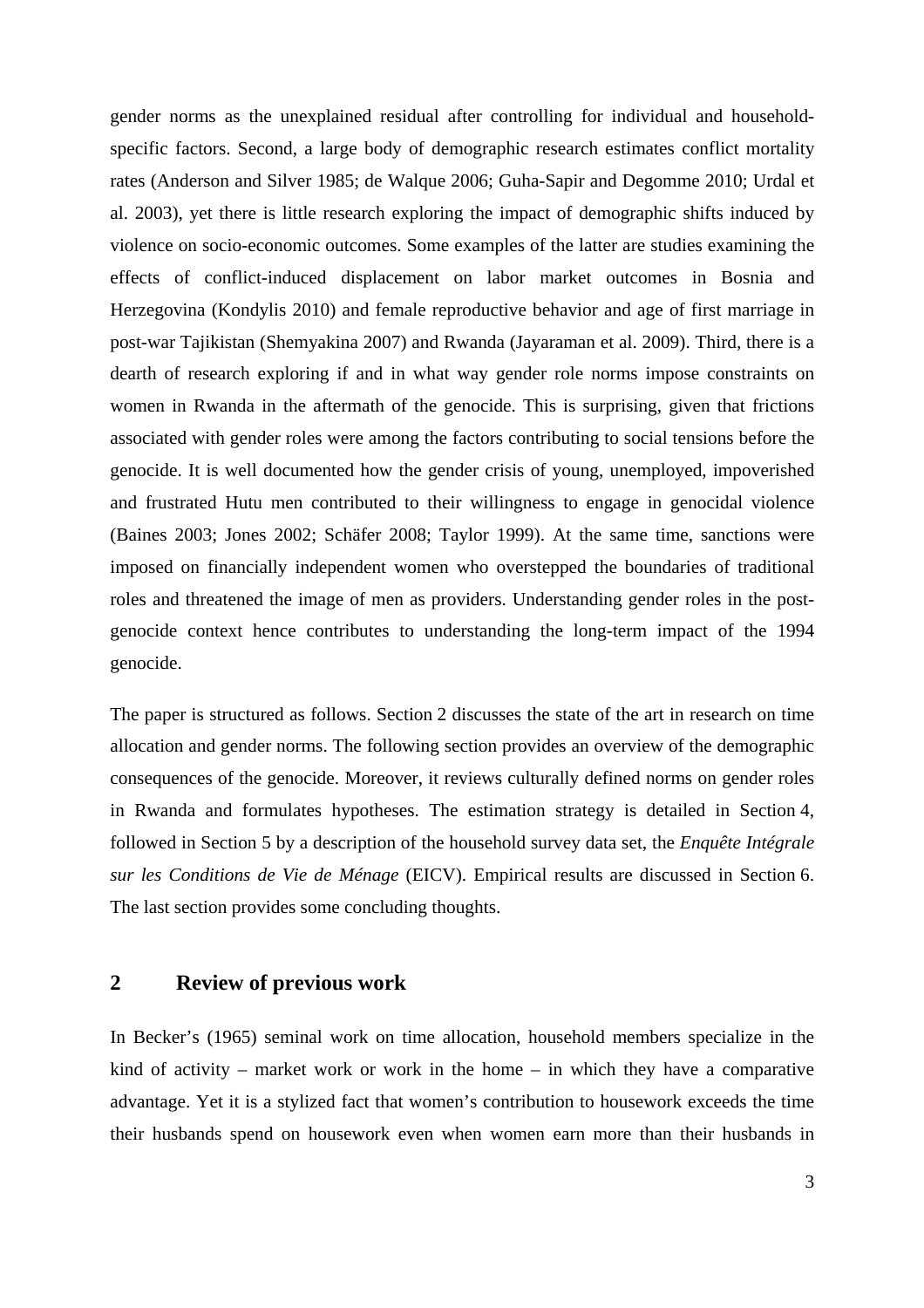market work, contradicting the comparative advantage and specialization theorem (Fernandez and Sevilla-Sanz 2010).

Both theoretical and empirical research on time allocation resort to norms attached to gender in order to better explain the division of labor within households (Ilahi 2000). Akerlof and Kranton (2000) suggest a model of identity in which individuals derive higher utility from adapting their behavior to societal expectations regarding their gender role. One implication that follows is that wives who engage more intensively in work outside the household than their husbands violate the male breadwinner norm. Wives compensate for this violation by conforming closely to the stereotype of females doing the housework. Similarly, in their model of female labor allocation, Kevane and Wydick (2001) include a term capturing the benefits from conforming to social norms. A woman's utility decreases if she deviates from the average behavior of her group. Moreover, a large number of empirical time allocation studies interpret results in terms of norms on the gendered division of labor. Yet most merely control for individual and household characteristics while assuming that social norms account for the variation in behavior not explained by economic incentives (Eberharter 2001; Fernandez and Sevilla-Sanz 2010; Ilahi 2001; Khandker 1988; Medeiros et al. 2007).

A small number of empirical studies aim to isolate the effects of gender norms, using a variety of approaches. One set breaks down the impact of norms on particular spheres that can be measured more easily with proxy variables. For instance, Kevane and Wydick (2001) compare the impact of different social norms on women's labor allocation within two ethnic groups in Burkina Faso that differ in the degree of patriarchy, activities prescribed to women, and threat points. They find that only women subject to less conservative norms (captured by an ethnicity variable) respond to changes in farm asset endowments. In a cross-country study on partnership formation and fertility, Giminez et al. (2007) use the ratio of female to male time spent on childcare for each country and year to establish proxy norms on the intrahousehold division of labor. They find evidence that more traditional norms reduce a woman's gains from entering a partnership and hence there is less likelihood of partnership formation.

Another strand of research applies a bargaining model of intra-family decision-making to investigate the impact of power relations and threat point variations on time allocation decisions of spouses. This approach allows gender roles to be negotiated (at least to a certain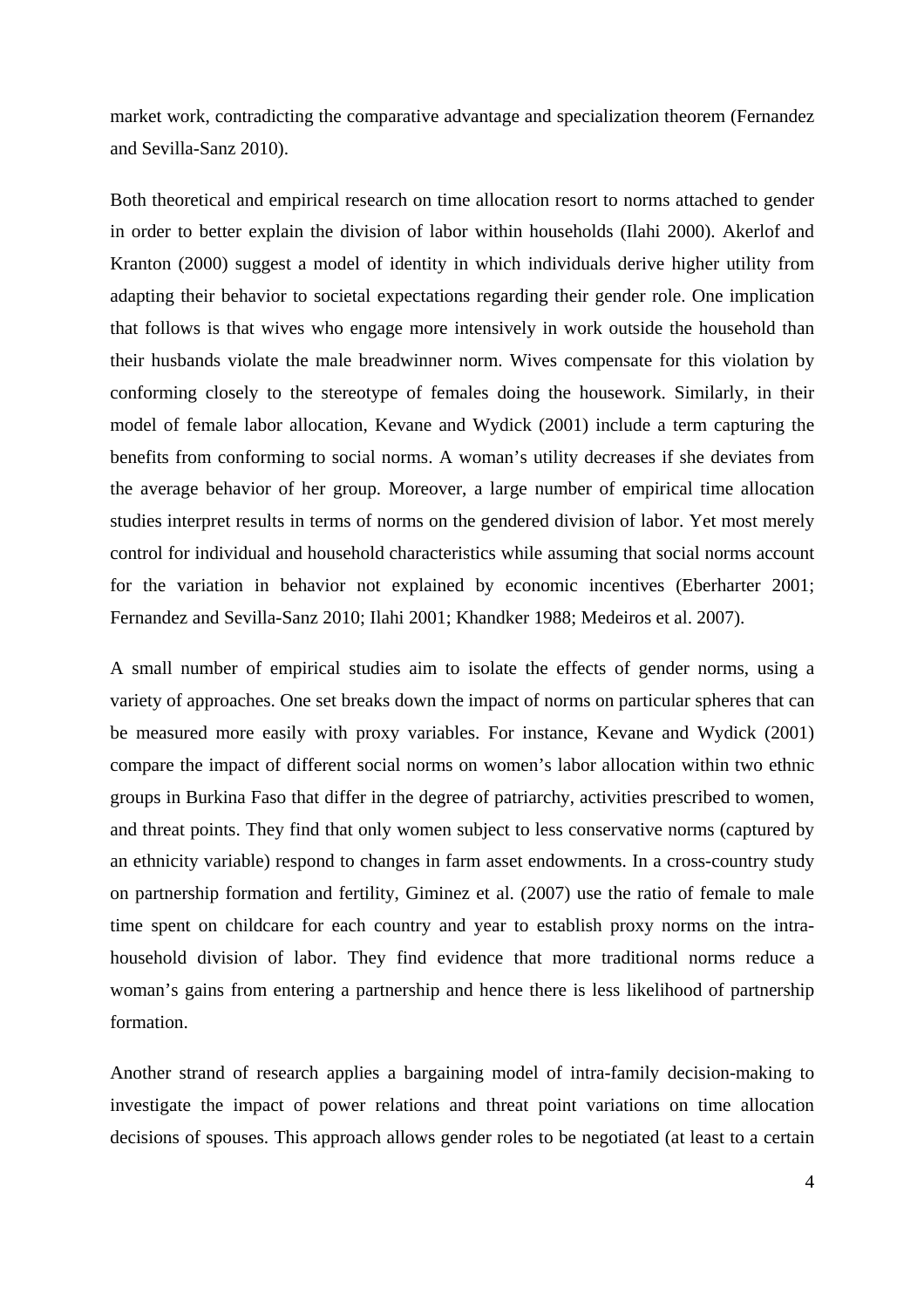degree) based on the characteristics of the spouses, the wife's reservation welfare and institutional characteristics. Variables used to capture bargaining power include a husband's authority to decide over his wife's travel and personal income as well as a wife's autonomy in hiring a household maid (Bayudan 2006). Other studies use the characteristics of a wife's father and her siblings (Kevane and Wydick 2001) and the type of legal divorce settlement (Carlin 1991) as proxies for threat points. The studies cited do not find unequivocal evidence: The concentration of intra-household power in the husband causes women to allocate more time on housework in some contexts, while it makes no difference in others.

A third group of studies compares the time allocation patterns of individuals of different status within the household. For example, Cunningham (2001) compares the time allocation of single mothers, wives, and husbands in Mexico. She finds that "labor patterns are more similar for those with the same household roles than for those of the same sex" (Cunningham 2001: p. 29). Fafchamps and Quisumbing (2003) focus on the impact of an individual's status within the household, defined by an individual's relationship to the head of the household. Their approach to intra-household gender roles, which is adopted here, is described in more detail in Section 4.

#### **3 The Rwandan context**

 $\overline{a}$ 

#### **3.1 The demographic impact of the genocide**

Rwanda has a long history of violent conflict dating back to its colonial period<sup>1</sup>. Ethnically motivated violence against the Tutsi minority resulted in waves of migration into neighboring countries after Rwanda's 1962 independence. The violence peaked with the 1994 genocide, when extremist Hutus, backed by the government, organized massacres of the Tutsi minority and, to a lesser degree, moderate Hutu intellectuals who opposed the regime of President Habyarimana. The human suffering caused by the genocide is inconceivable, with estimates ranging from over 500,000 deaths (Desforges 1999; Prunier 1999) to over a million deaths (African Rights 1995). Most of these individuals were killed in one-sided violence. A small number of soldiers died in combat between the Rwandan Armed Forces (FAR) and the rebel

<sup>&</sup>lt;sup>1</sup> For analyses of the historical context, see Desforges (1999), Mamdani (2001), Newbury and Newbury (1999), Prunier (1999) and the special issue on Rwanda of ISSUE (1995).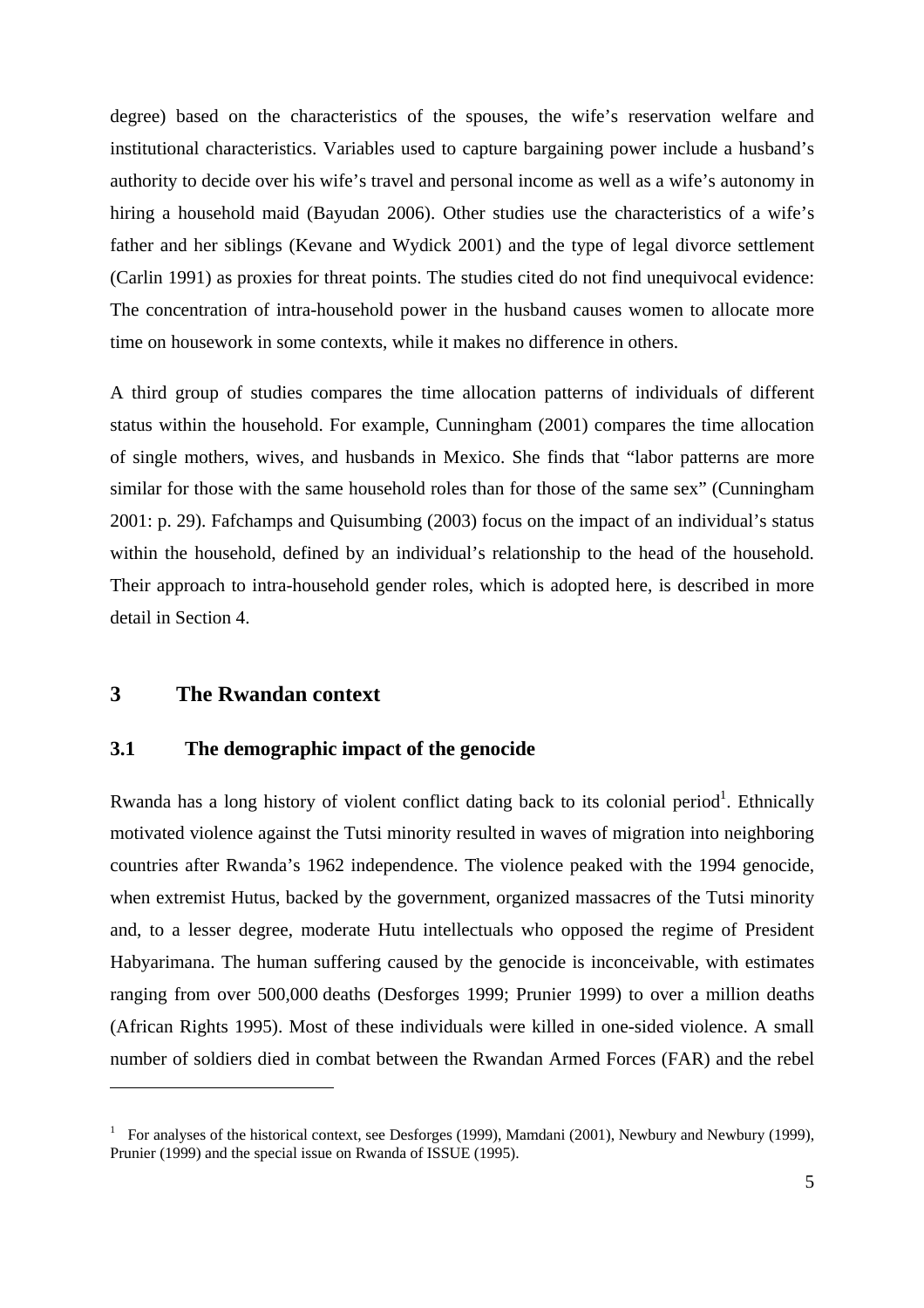army, the Rwandan Patriotic Front (RPF), which eventually stopped the genocide and took over power. The breakdown of the health care system and displacement also contributed to excess mortality (de Walque and Verwimp 2010).

Estimates of death tolls are politically sensitive in Rwanda and the available demographic data are scant. Reconciliation policies enacted after 1994 strictly prohibit the collection of information on ethnicity and other characteristics that would facilitate the reconstruction of the demographic impact of the genocide in more detail. The few studies attempting to differentiate deaths according to sex (de Walque and Verwimp 2010; Ministry for Local Government 2002; Verpoorten 2005) conclude that adult men made up the majority of casualties.

In the aftermath of the genocide, sex ratios (the number of males for every 100 females) were severely unbalanced. Primarily, this is because more men than women were killed. Further, many of the genocide perpetrators, mostly male, escaped to the Democratic Republic of Congo or Tanzania immediately after the genocide, in fear of revenge by the RPF and persecution for their crimes (Newbury 2005). Figure 1 indicates sex ratios derived from the 2002 census, the first demographic data available after the genocide. The sharp drop in sex ratios of cohorts born before 1983 captures the effect of mass deaths, while the decrease in the ratio of cohorts born before 1948 may indicate an age effect due to the lower overall life expectancy of men, even prior to the genocide. The nationwide sex ratio of prime age adults was 0.88 in 2002; in several provinces, sex ratios were below 0.6 for some birth cohorts. Still, sex ratios derived from census data overestimate the number of men potentially available on the marriage market, as tens of thousands of male perpetrators of genocide were in jail (Ministry of Finance and Economic Planning et al. 2003).

An immediate implication following from the unbalanced sex ratios is the reduced chance of women being able to get married or to remarry after being divorced or widowed. In the distribution of marital status by sex and birth cohort (Fig. 2), four observations are of particular interest. First, widowhood is a widespread phenomenon among women. In contrast, the proportion of widowed men is very low, even in the oldest birth cohorts (which inhibits the comparison of widowers and widows). Second, women become widowed at a younger age than men. Third, widowhood seems to be a permanent status for women, as the proportion of widows rises steadily with older birth cohorts, while the proportion of male widowers remains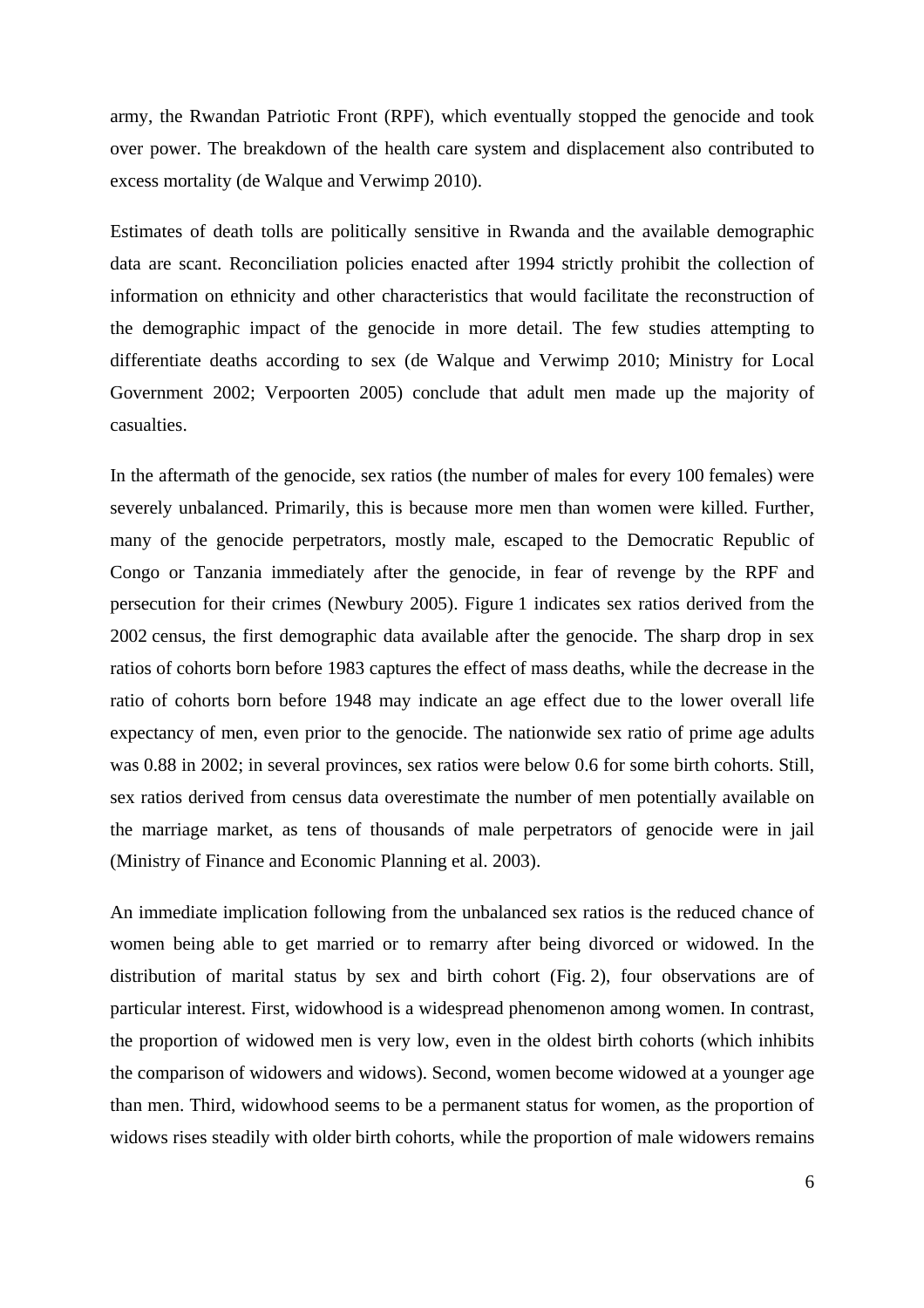relatively stable. This seems to indicate that men either remarry, perhaps marrying women of younger birth cohorts, or die soon after becoming widowed. Fourth, a larger proportion of women than men are divorced. In fact, data from several waves of Rwanda Demographic and Health Surveys indicate that the proportion of divorced prime-age women increased from 6.1 percent in 1992 (ONAPO and Macro International 1994) to 9.4 percent in 2005 (INSR and ORC Macro 2006), while less than 2 percent of men were divorced in both years.

The unbalanced sex ratio is mirrored in the large proportion of female-headed households, making up 23.3 percent of rural households in Rwanda.<sup>2</sup> In the following, the behavior of male-headed households and widow-headed households is compared. The choice to focus on widow-headed households (instead of the whole group of female-headed households) is motivated by two reasons. On the one hand, the civil status of widows is fixed at least in the medium-term. The majority of widows are very likely to be genocide widows (that is, formerly wives of Tutsi husbands or moderate Hutu), but the data at hand does not allow us to reconstruct the nature of their husbands' deaths.<sup>3</sup> My qualitative fieldwork reveals that many genocide widows suffer from trauma and other violence-related health problems, which often rules out the option of remarriage. Others decide against remarrying out of fear of losing their entitlements to the government's survivors' fund and other assistance as well as claims to their deceased husband's property (Brück and Schindler 2009). Widowhood is therefore exogenously forced upon women by circumstance. On the other hand, widow-headed households are a much more homogenous group compared to non-widowed female heads of households. Particularly, women heads of households living in an (informal) polygamous

<sup>&</sup>lt;sup>2</sup> Of female heads of households in rural Rwanda in 2005, 79 percent are widowed, 12 percent are divorced, 7 percent are single, and 2 percent are married (calculated using EICV data). The latter two groups are likely to live in an informal polygamous relationship, which is officially prohibited but still practiced in rural areas.

<sup>&</sup>lt;sup>3</sup> Attempts are made to distinguish between different categories of widows. EICV does not collect information on the number of births given by a woman, the number of deceased household members, their cause of death, or ethnicity. Also, migration data collected in EICV is rather weak and does not allow us to reconstruct a person's location during the genocide. A conflict intensity index was calculated from the PRIO/ACLED database (Raleigh and Hegre 2005), yet it only correlates very weakly with the proportion of widows per province. The conclusion from this exercise is that it is impossible to distinguish genocide widows from HIV/AIDS widows or widows who lost their husbands for other reasons. Still, this does not pose a major problem to the analysis. According to qualitative accounts, the livelihoods of Hutu and Tutsi did not differ prior to the genocide (Desforges 1999) although Tutsi were better educated (Jayaraman, et al. 2009). Hence, there is no reason to expect systematic differences in gender roles or the intra-household division of tasks across Hutu and Tutsi households. Potential differences in education and asset endowments across households are controlled for in the multivariate analysis.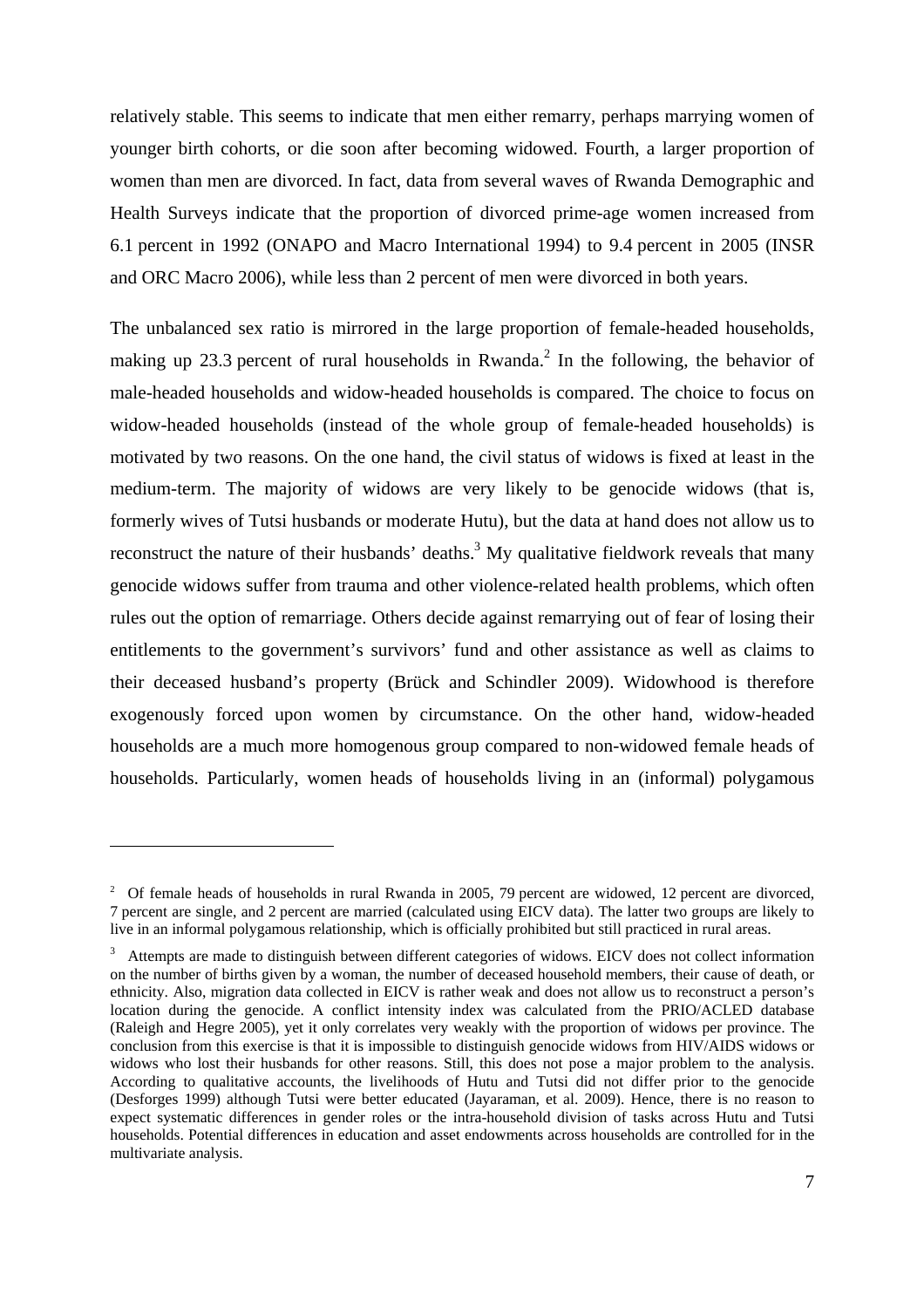relationship have better access to support networks, male labor and secure land tenure through their male partners compared to widow heads of households.

#### **3.2 Gender roles in Rwanda**

For a long time, women in Rwanda have been constrained in their choices and activities. There are various factors that enforce this discrimination: intra-household gender relations, norms on the ideal behavior of women, and legal discrimination. Given a lack of research exploring how gender roles changed as a result of the genocide, the following review relies both on sources that depict gender relations long before the war and on studies conducted after 1994.

The role of women across households is shaped by the idealized image of the woman as childbearer. "As of early age, Rwandan girls are prepared for their future roles in society, which are centred around her functions as wife and mother" (UNICEF 1997: p. 103). Until recently, fertility in Rwanda ranked among the highest in the world, with total fertility rates of 8.5 and 6.2 in 1983 and 1992, respectively (Jayaraman, et al. 2009). Many women used to remain at home after reaching puberty and engaged in domestic tasks and cultivation of food crops that are easily combined with their role as mothers. These activities received less remuneration and often entailed more hard physical labor than activities typically assigned to men, such as cultivation of cash crops, livestock grazing, and off-farm production. The commercial nonfarm sector used to be male domain before the genocide, with women only making up 19 percent of the labor force in this sector (Nowrojee 1996: p. 13). Employment in the (predominantly urban) public sector was more balanced across genders, although women often held lower-ranking and lower-paid positions than men. This, in turn, prevented many women from acquiring skills and gaining experience in interactions with political authorities, banks, and the commercial sector (Burckhardt 1996; Newbury and Baldwin 2000).

In addition, women were systematically subordinated in intra-household decision-making processes. Husbands decided most issues concerning expenditures and household maintenance (Csete 1993) as well as household member labor allocation; their labor was "said to belong to him" (UNICEF 1997: p. 9). Women also lacked the capacity to employ resources and surplus freely, as they "can and do earn cash, but can only control small amounts of the income they generate" (Jefremovas 1991: p. 382). Similarly, girls used to receive less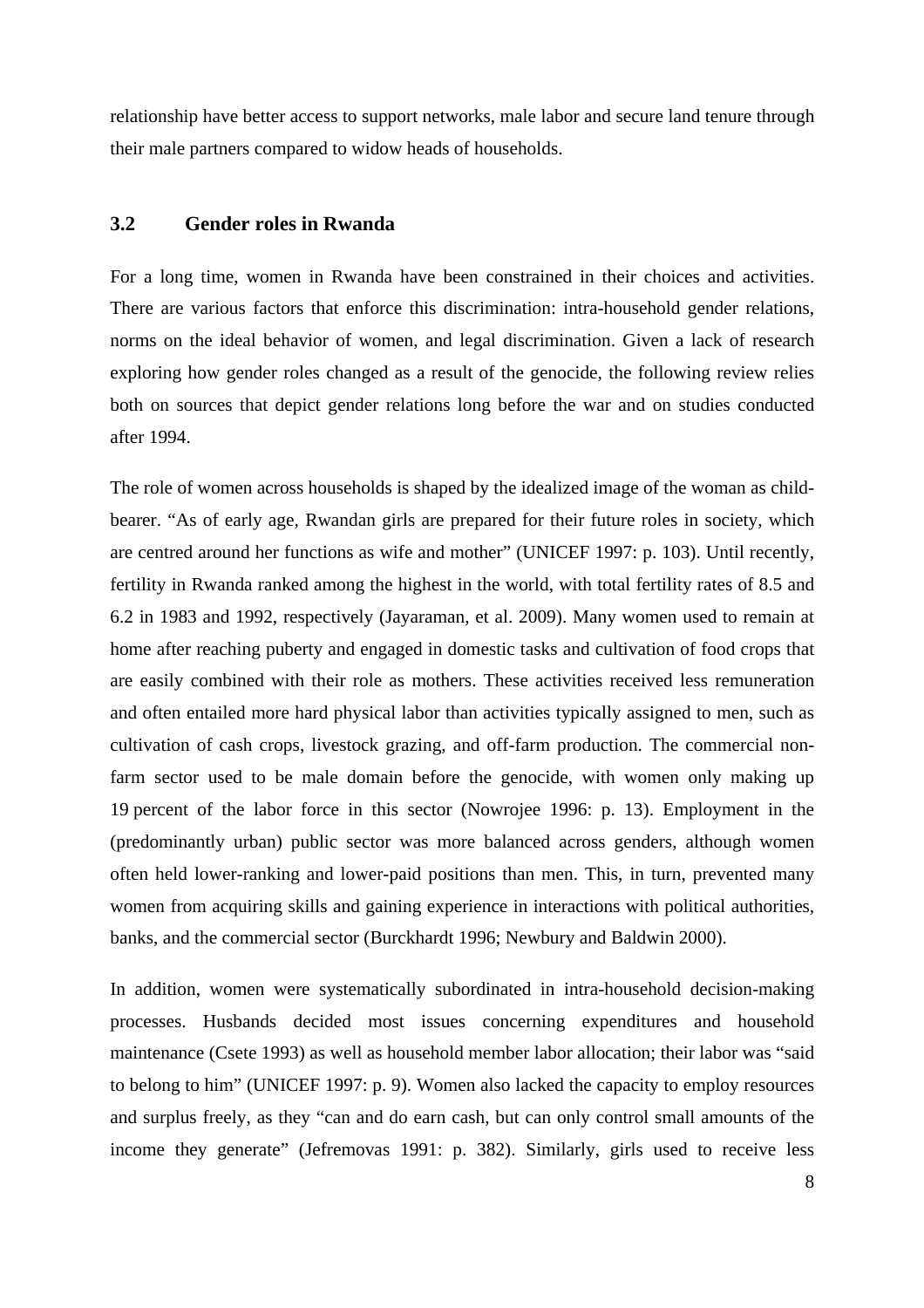education than boys. This is reinforced by patterns of patrilocal residence (a married couple living with or near the husband's parents) which implies that investments in a girl's schooling benefitted her husband's family once she marries (Hamilton 2000).

There are strong notions of the ideal behavior for women inside and outside the household. Rwandan girls are brought up to be modest, reserved, silent, obedient, and with a submissive attitude (Hamilton 2000; Sharlach 1999; UNICEF 1997). Conforming to this stereotypical female role is also a coping strategy since "most women try to enforce their claims by asserting that they have behaved in an appropriate manner, as upright wives, virginal daughters, good mothers, and virtuous widows" (Jefremovas 1991: p. 382). Moreover, sanctions are imposed on women who overstep the roles assigned to them since the precolonial era (Baines 2003: p. 482-483). Sanctions were enacted against independent women in 1983. In Kigali, hundreds of young urban women – many of them well-educated, well employed, financially independent, stylishly dressed, and single – were publicly harassed by soldiers and police forces, with many put in detention centers charged with prostitution and vagabondage (Taylor 1999: p. 161-163). This discouraged other women from pursuing their economic independence from men.

A number of culturally defined taboos imposed on women are enforced more strictly whenever women appear in public, that is, outside the home. There is a taboo against women in Rwanda building or repairing their houses and fences around the compound, engaging in activities related to cattle, cutting firewood, and making decisions on farm management (den Biggelaar 1995; Kimenyi 1992; Newbury and Baldwin 2000). According to Kimenyi (1992), the limitations on women engaging in certain activities are also reflected and perpetuated by language. Women are not allowed to be the subject of some categories of verbs, denying them an active role therein.

Women were also discriminated against by formal legislation. The Family Code of 1992 automatically designated husbands as the head of household, who, upon death, is replaced by his eldest son (Sharlach 1999). The Commercial Code, dating back to the colonial period, required the written consent of the husband whenever a wife wanted to engage in commercial activities, take up employment outside the household, obtain credit, or take legal action (Jefremovas 1991; Nowrojee 1996). Under pressure from aid donors, the process of revising laws that do not comply with international standards of gender equality began after 1994.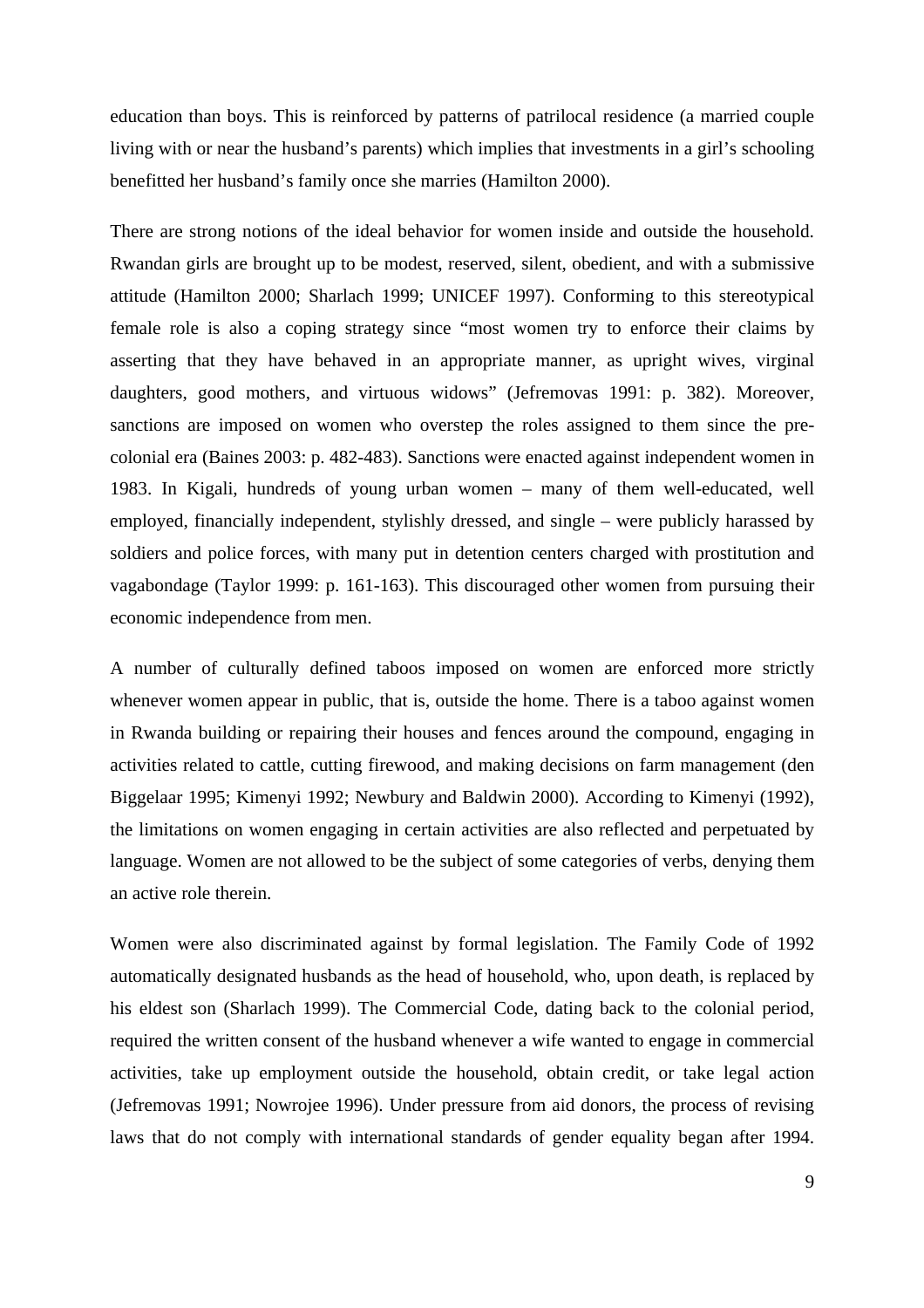Most importantly, new legislation on succession and marital property regimes became law in 1999, granting women the right to hold ownership of property, including land, and to inherit (Burnet and RISD 2001). Still, the law only secures the rights of women who formally registered their marriage with civil authorities (African Rights 2007), a procedure uncommon before the genocide. For the majority of widows, the law did not reduce their vulnerability in land tenure, neither *de jure* nor *de facto*.

Modest improvements in the situation of women were achieved in other respects in the postgenocide period. Women participate more intensively in associations, farm cooperatives and credit groups (Colletta and Cullen 2000) and Rwandan women have the highest proportion of parliamentary representation in the world (Devlin and Elgie 2008). Yet the increased presence of women in the public and policy domain is restricted to Kigali, the Rwandan capital, and mostly benefits well-educated middle-class women; the patterns have not really changed in rural areas.

#### **3.3 Hypotheses**

From this review, three hypotheses are derived on how gender roles impact the intrahousehold division of labor in the post-war period. First, restrictive female gender roles within the household are likely to be mitigated by war-induced changes in household composition. This is more likely to have taken place in widow-headed households than in other types of households. Given that the majority of widows are likely to be genocide widows, many of them lost not only their husband, but also other male household members. Hence, widows often became the breadwinner and the principal decision-maker in their household. On the contrary, households characterized by a traditional composition – a male head, his wife, children – are likely to stick to traditional gender roles.

Second, women and men are likely to closely adhere to gender roles if activities are carried out outside the homestead, that is, visible to neighbors and other community members. In contrast, behavior may be less defined by gender roles for tasks that performed within the homestead where responsibilities are more easily negotiated.

Third, the availability of potential partners on the marriage market is likely to have an impact on how closely gender norms are followed. An extreme surplus of women in a particular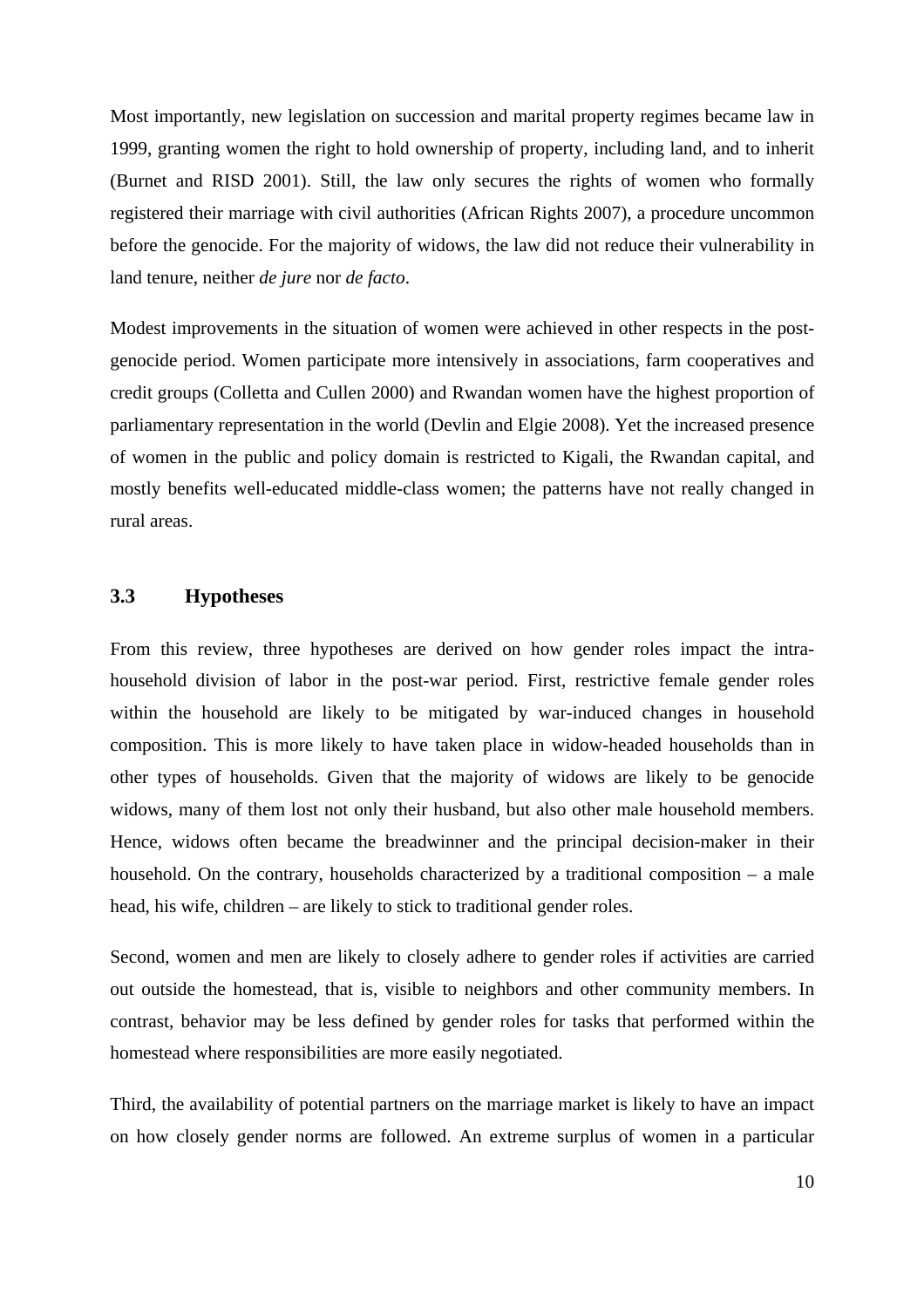province may pose a threat to marriage. Given the increasing divorce rates after the genocide, wives may have an incentive to conform to the cultural norm of female behavior. Similarly, many of the younger female household members will eventually marry and leave the household. For these women, conforming to the female norms may be a strategy to improve their standing on the marriage market.

#### **4 Estimation strategy**

One challenge in estimating the determinants of time allocation in this empirical setting is that sample households differ in size and composition, which means there is different scope for dividing tasks among household members. For instance, about 4 percent of rural households consist of only one or two members, while about 6 percent have more than nine members. Most households are made up of a core couple with children, while multi-generation households are rare. Given the extremely high population density of 321 inhabitants per square kilometer in Rwanda (Ministry of Finance and Economic Planning et al. 2002), household size is often limited by the carrying capacity of its land endowments (André and Platteau 1998).

To address the issue of the unequal distribution of household size, a reduced form approach developed by Fafchamps and Quisumbing (2003) for analyzing time allocation in Pakistan – a context that shares several similarities with rural Rwanda – is used. The procedure involves two steps. First, household-level regressions on total time spent in domestic and incomegenerating activities, aggregated for all household members, are estimated. From a utility maximization framework, Fafchamps and Quisumbing derive a series of reduced form individual labor supply functions. In order to estimate this equation for households of different sizes, individual-specific variables are replaced with household averages:

$$
L_a = f_a \left( \overline{H}, K, U, \overline{w} \right) \tag{1}
$$

where household labor supply *L* in activity *a* is a function of human capital *H*, averaged over all household members, semi-fixed production inputs K, unearned income U, and welfare weights *w*. Moreover, Fafchamps and Quisumbing (2003) propose a parameterization for household composition: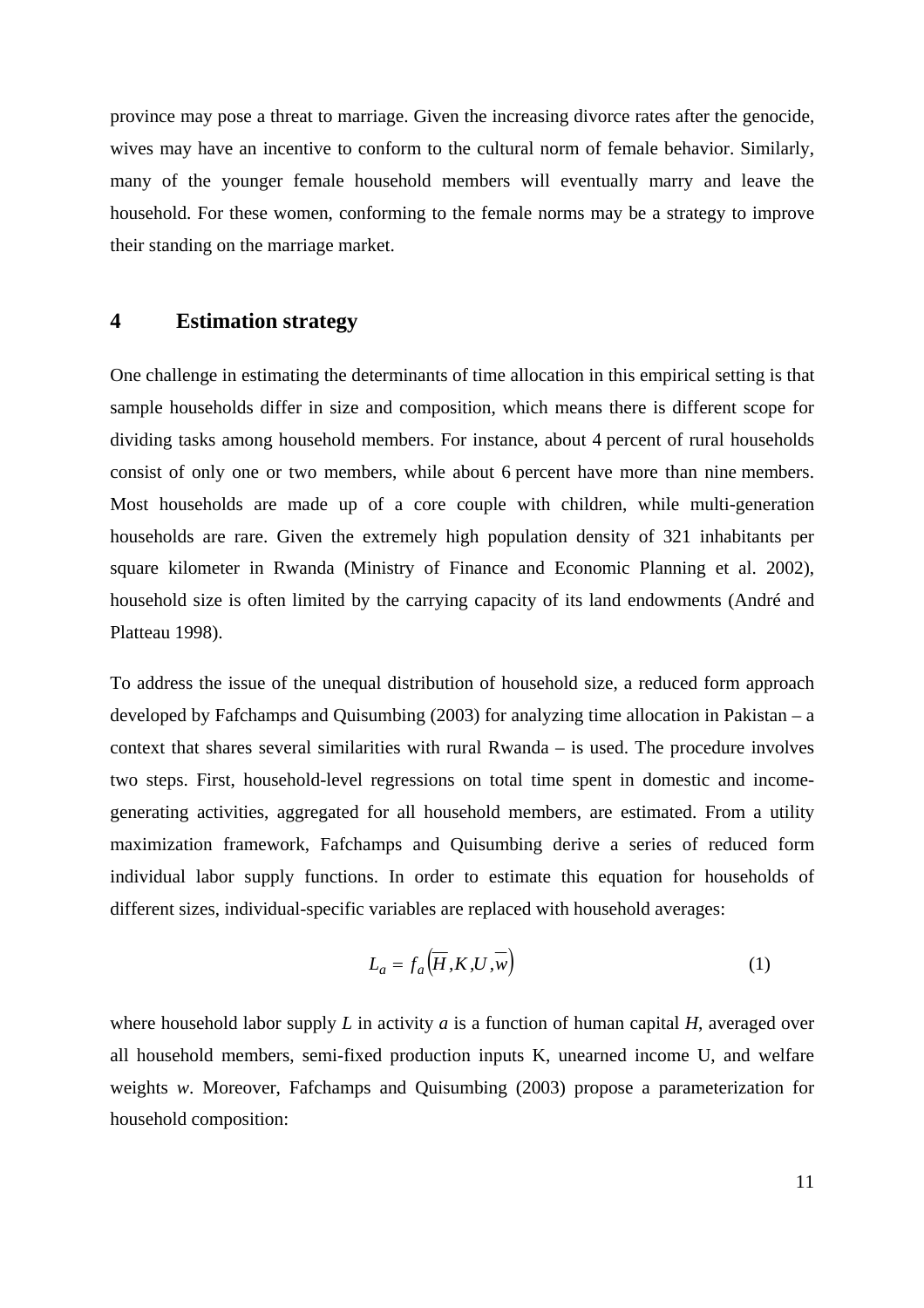$$
N_1 + \sum_{j=2}^{J} (1 + \alpha_j) N_j \approx N e^{\sum_{j=2}^{J} \frac{\alpha_j N_j}{N}}
$$
 (2)

that takes into account total household size *N*, the number of different positions within the household hierarchy relative to the head *J*, the number of household members in each position  $N_i$ , and a parameter,  $\alpha$ , measuring the difference of a position relative to the position omitted. Linearizing term (2) results in shares that individuals of each position in the household hierarchy make up relative to total household size.<sup>4</sup>

In the following, the mutually exclusive household position categories comprise male head, widow head, wife of head, other adult man, other adult woman, teenage boy, teenage girl, and children younger than 12 years (see Table 1 below).<sup>5</sup> While more detailed information on the kinship ties to the head of household is available – e.g. son, grandson, foster son – positions are aggregated in order to have a sufficient number of observations in each category. A person's intra-household position is hence defined along the lines of gender and family status. This strongly correlates with marital status and age. The purpose of the household-level estimation is to test, first, whether widow-headed households differ from male-headed households in terms of the drivers of total labor supply. Second, it is tested whether gender roles and household hierarchy pose a binding constraint on the household's allocation decision.

As proxies for human capital, I calculate the mean value for female household members and the mean value for male household members of age, age squared, number of classes completed, and number of days sick during the two weeks prior to the interview.

Unearned income from remittances and rents is divided in three categories (no, low, and high unearned income), each corresponding roughly to a third of the sample households. The production inputs, size of land under cultivation, livestock and the current value of agricultural assets are controlled for. Given that loop-backs between productive assets and time-use potentially exist, a stepwise approach is used in estimating equation 1, adding one

<sup>&</sup>lt;sup>4</sup> For example, a three-person household consisting of a head and two teenage sons would have a share of head of one-third, share of sons of two-thirds, and all other shares zero.

 $5$  Teenagers are of age 12-17 years and adults of age 18 years and older.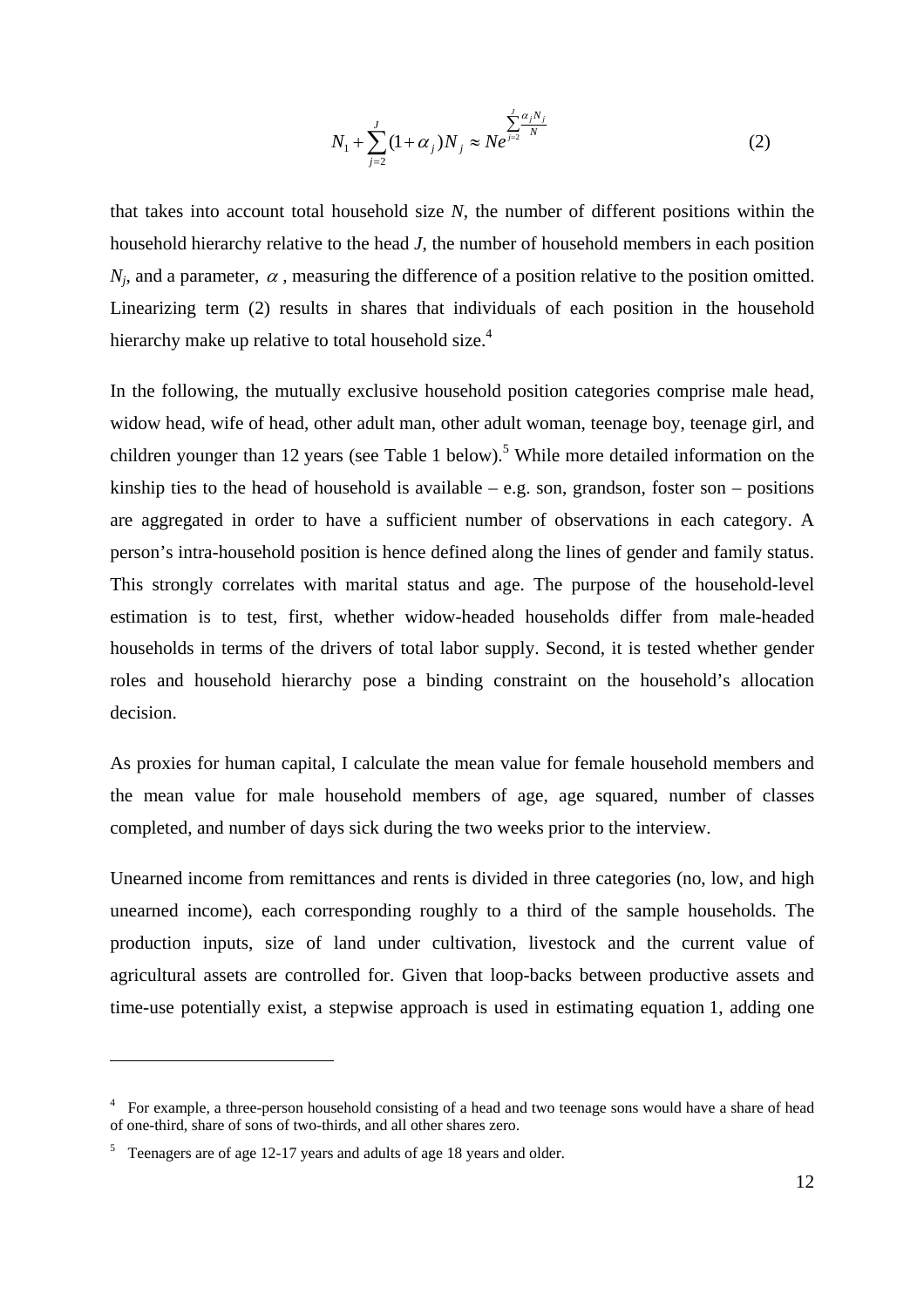production input at a time to ensure that coefficients of other variables do not change as a consequence. In addition, community infrastructure is controlled for, as it seems plausible that household labor supply is shaped by local conditions in rural Rwanda. Dummy variables for infrastructure capture whether the cellule (the smallest administrative unit in Rwanda) has a regular market, a year-round passable road, and whether more individuals arrived in the area than departed during the past five years, indicating economic opportunities. As the EICV household survey does not contain suitable variables for welfare weights, instead intrahousehold position variables are used, as it is likely that these correlate with a person's bargaining power within the household. In order to differentiate between male-headed and widow-headed households, a dummy indicating a widow-headed household is interacted with all human capital and household composition variables in the estimation of equation 1. Summary statistics of variables used in the empirical analysis are provided in Table 4 below.

In the second step of the Fafchamps and Quisumbing (2003) framework, individual-level labor shares are defined as:

$$
S_a^i = \frac{L_a^i}{L_a} \tag{3}
$$

where the labor share, *S,* of individual, *i,* on activity, *a,* is defined as an individual's labor supply out of the total household labor supply allocated to an activity. In other words, *S* measures the intensity of a person's engagement. The aim of the individual-level estimations is to test for the impact of gender roles and household hierarchy on individual time allocation across household types.

In estimating individual labor shares empirically, the same set of human capital, composition, productive assets, wealth, and community characteristics is used as in the household labor supply regression, with some variables defined in a slightly different way. Human capital variables are now defined in relative terms as the difference between a person's human capital endowments and the average endowments of household members of the same gender. Household composition is captured with dummy variables, taking the value one if a person is the head, wife, teenage girl etc.<sup>6</sup> Additionally, sex ratios are included (see next section).

<sup>&</sup>lt;sup>6</sup> This is a departure from the Fafchamps and Quisumbing (2003) approach, which proposes another parameterization for household composition when estimating individual labor shares. Yet their second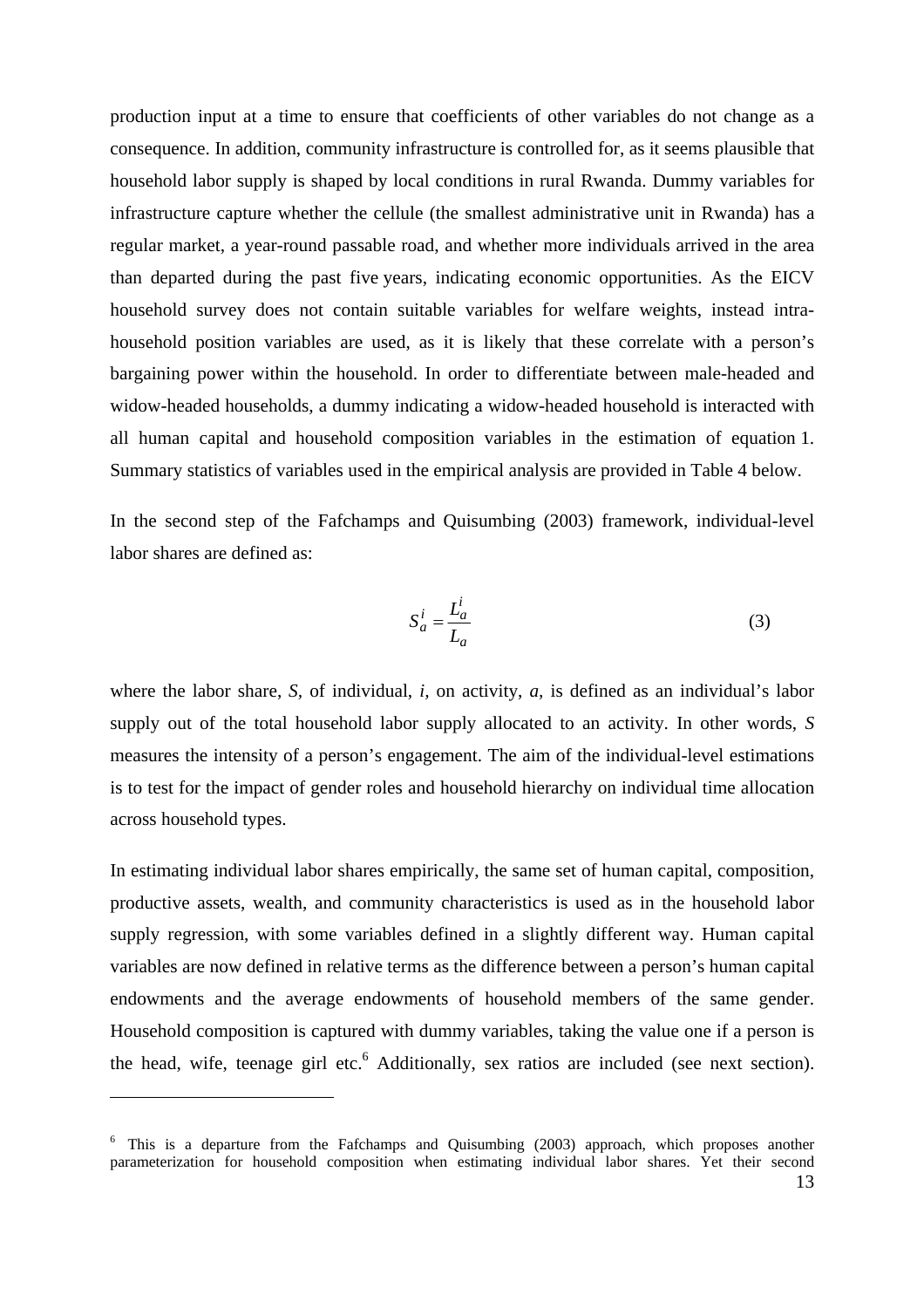Again, human capital and household composition variables are interacted with a dummy for widow-headed households.

A number of households and individuals do not engage in any activity (see next section) at all. Zeros in the dependent variable are interpreted as behavioral choices to not work in a particular activity, while the remaining observations with positive hours worked are continuously distributed. A two-part (or hurdle) model is used to estimate both householdlevel and individual-level time allocation. In the first part of the estimation, the determinants of engaging in an activity are estimated with probit. The second part of the estimation draws on the sample of uncensored observations, using OLS. A joint log-likelihood value is derived from both parts. The two-part model is advantaged in that homoskedasticity and normality are not required to obtain consistent estimators (Cameron and Trivedi 2009: p. 541). Moreover, it allows different mechanisms to determine participation in an activity and intensity of participation.<sup>7</sup>

Given that households were interviewed at different stages in the agricultural cycle, the impact of the timing of interviews on time allocation is tested. As expected, households spend significantly less total time farming between May and September, the low season. Nevertheless, very few month dummies are significant in the individual labor share estimations and none of the other variables of interest change substantially in magnitude or level of significance. There is hence no evidence that the intra-household division of labor varies systematically across seasons.

parameterization term is complex and requires non-linear estimation methods, which makes it unable to include additional covariates. The choice in the following analysis is to use less precise dummy variables as proxies for composition categories and resort to linear estimation techniques that facilitate the interpretation of estimated coefficients.

<sup>7</sup> Equations 1 and 3 were also estimated using tobit as a robustness check (data not shown), although the normality assumptions tobit crucially relies on are violated. The tobit estimations produce very similar results in terms of levels of significance and magnitude of coefficients compared to the two-part model.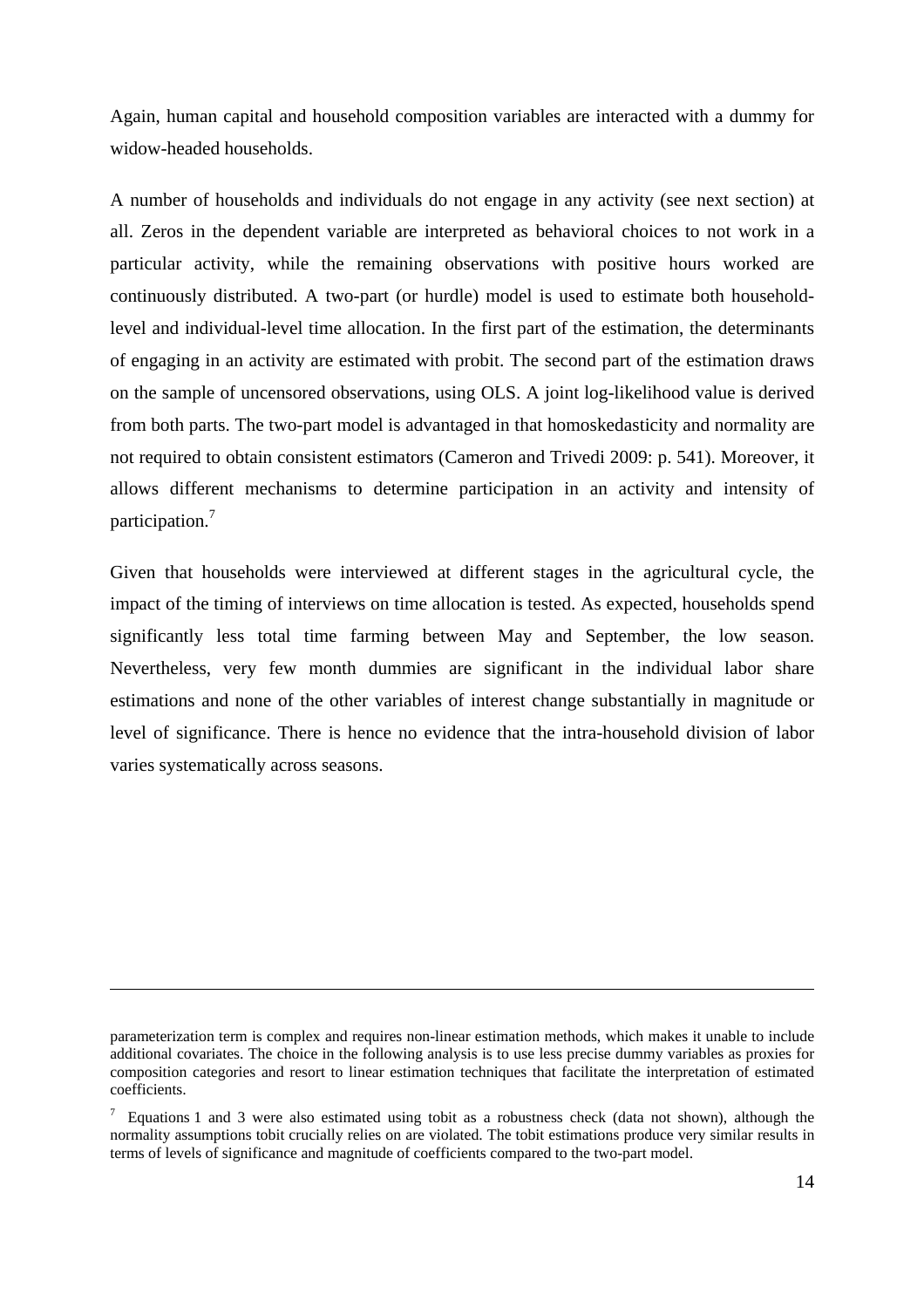#### **5 Data**

 $\overline{a}$ 

Data from the latest Rwandan national household survey, the *Enquête Intégrale sur les Conditions de Vie de Ménage* (EICV) (National Institute of Statistics Rwanda 2005) is used.<sup>8</sup> The EICV is a sample of 6,900 households that collects information on household demographics, education, health, agricultural production, employment, income and expenditures, migration, credit and savings, and time use. The survey is a stratified two-stage sample design and provides representative data at national and provincial levels during the 2005/2006 agricultural cycle.

Data on time use was collected through a stylized list of activities in various modules of the questionnaire. Respondents were asked to recall the frequency and duration of time they spent on selected, pre-coded, activities over a short and a long reference period. The paper only draws on the former, given that more detailed information is available for the short reference period, namely the hours spent per day and number of days worked during the seven days prior to the interview in domestic and income-generating activities.

Domestic work covered in the survey comprises of gathering wood, fetching water, buying everyday supplies at the market, cooking, and an aggregate of other household chores that includes cleaning, laundry and childcare. In the following, domestic activities are grouped into those taking place inside the homestead (that is, not visible to others) and those conducted outside the homestead. In terms of income-generating activities, the original survey captures wage work, self-employment and unpaid work, each in the farm and non-farm sector. For the purpose of analysis, these income-generating activities are aggregated into (1) farming on the household's own land; (2) non-farm market activities, such as trading and public sector employment; and (3) farm wage work outside the household's fields. Each of these domestic and income-generating activities includes the travel time from the household and back. Time spent on social activities, leisure, resting, and sleeping is not recorded in the survey. Therefore, the hours spent on domestic tasks and income-generating activities included in the survey do not add up to 24 hours a day.

<sup>&</sup>lt;sup>8</sup> Household survey data on time use is only available for 2000 and 2005. A direct comparison of time allocation patterns and gender roles in the pre-genocide and post-genocide period is therefore not possible.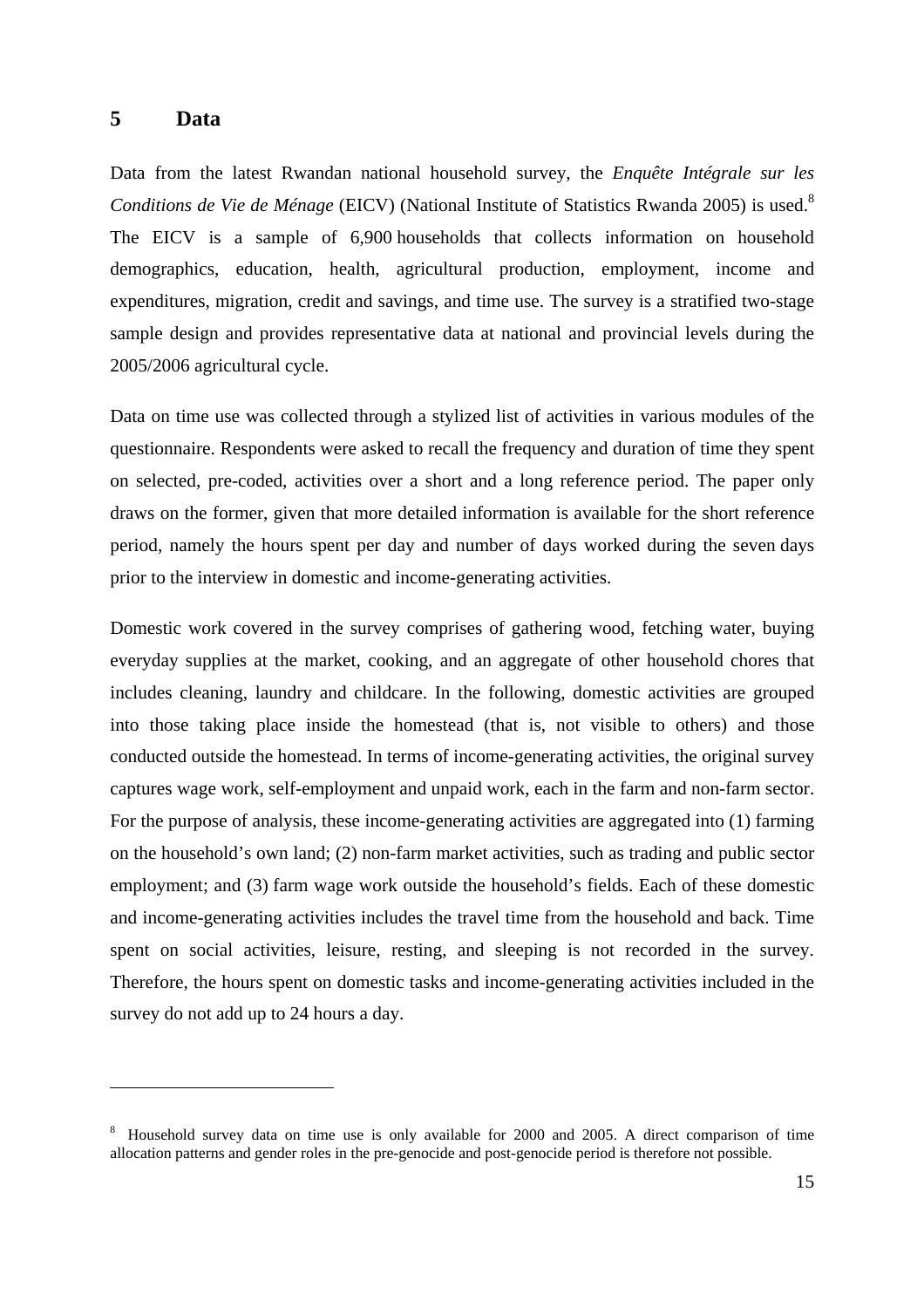In the analysis of time allocation, the sample is restricted to rural areas because livelihoods are less diverse in the urban sector and there are markets (at least to some extent) for some domestic tasks, which reduces the number of activities observed. Moreover, community-level information on infrastructure and access to markets is only collected in rural areas. Given that intra-household labor divisions are a key focus of the analysis, only households with at least two active members are used in the analysis. This leaves a sample of 4,648 rural households (of which 1,041 are widow-headed) and 11,607 economically active individuals (of which 997 are widows). A small number of individuals (less than half a percent of the sample) have suspiciously high numbers of aggregated hours worked over the seven days prior to their interview, which appears to be the result of interviewer error. A maximum of 18 hours of work per day is imposed on those cases.

One drawback of the EICV is that data on remuneration is rather weak. For the majority of surveyed wage laborers, information on earnings is missing, which is often paid in kind. Also, income derived from joint activities of household members, such as working on the family farm, cannot be disaggregated into the hourly earnings of each household member.

Sex ratios are taken from an additional data source, the 2002 census (Ministry of Finance and Economic Planning, et al. 2002). In order to account for regional differences in conflict intensity and male mortality, sex ratios are considered at provincial level. Moreover, sex ratios were calculated for each cohort, based on the typical age difference between spouses in Rwanda. For men, the average was taken from the sex ratio in a man's 5-year birth cohort, two younger birth cohorts and one older birth cohort. For women, sex ratios in a woman's birth cohort, one younger birth cohort and two older birth cohorts were averaged. These provincial, cohort-specific sex ratios are the closest approximation to the local marriage market possible with publicly available data.

#### **6 Results and discussion**

#### **6.1 Descriptive statistics**

Table 1 depicts individuals' mean hours worked in various domestic and income-generating activities during the week prior to the interview, differentiated by a person's position within the household hierarchy. Note that only individuals who engaged in an activity are included in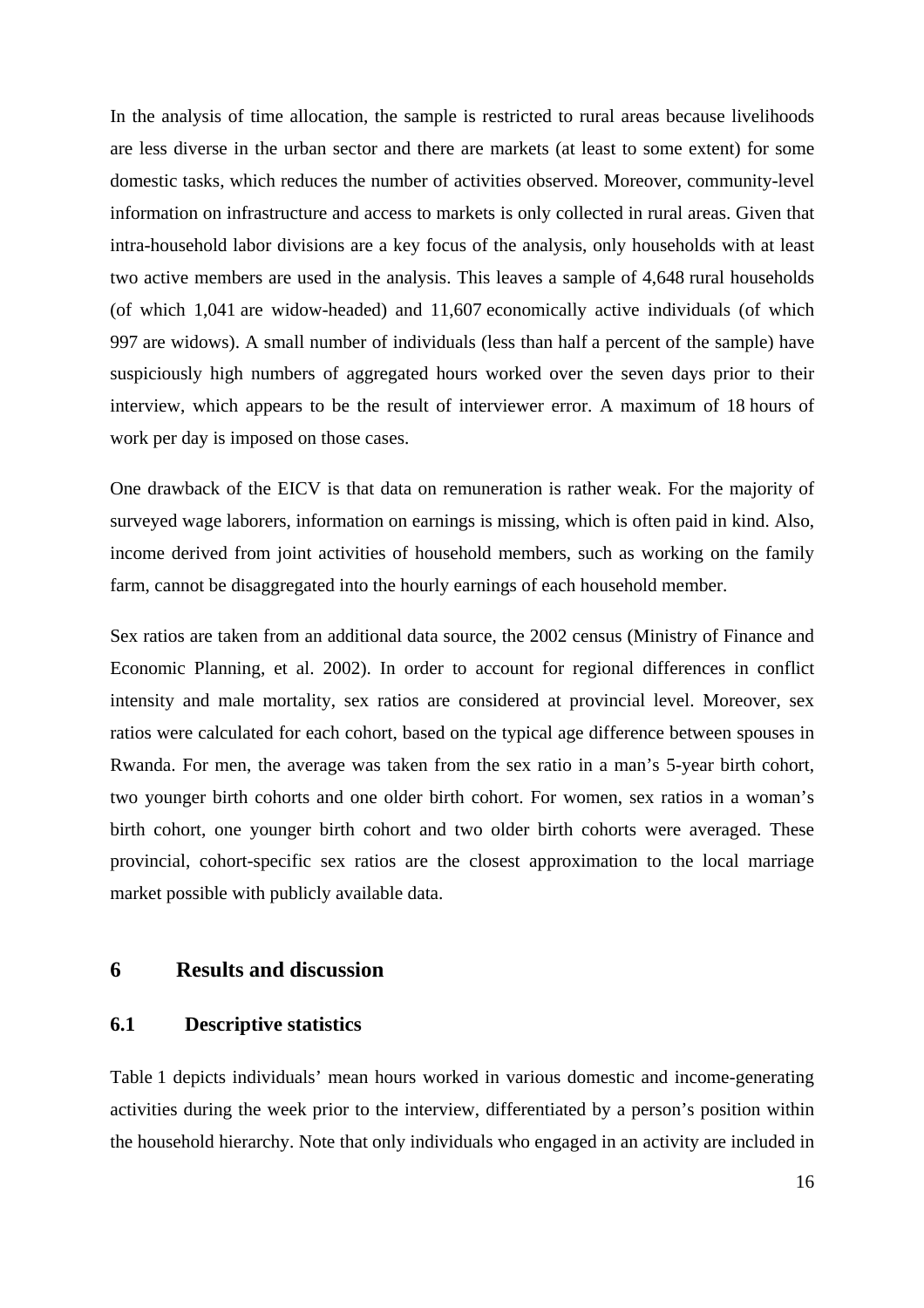this calculation; the mean over all individuals is lower. The figures suggest that there is a pronounced division of labor along gender lines in rural households, corresponding to a female caregiver and male breadwinner divide. For instance, a male head works about 18 hours per week less than his wife in domestic tasks within the homestead, but 14 and seven hours more in non-farm market activities and farm wage work, respectively. The exception is farming on the household's own land, largely for the purpose of meeting the food requirements of the household, to which all members contribute a similar amount of time. Beyond gender, an individual's position within the household hierarchy makes a difference. For instance, teenage sons and daughters have higher workloads in domestic tasks outside the household, market work, and farm wage work than persons of the same gender but of a different relation to the head of the household.

Time allocation patterns of male-headed and widow-headed households are compared in Table 2. Interestingly, male heads and widow heads of households allocate their time differently. Male heads work about eight hours per week longer in income-generating activities than widow heads, while the latter spent almost half of the time surveyed in reproductive tasks. It seems that widow heads follow the typical time patterns of wives, both in terms of absolute work burdens and the division of labor in the domestic and market spheres. Considering the aggregated time spent on all activities, female household members work on average 10 hours more per week than male members. This contrasts with evidence from developed countries, where the total time spent in reproductive and productive activities is balanced across gender (Burda et al. 2007). Still, the gendered division of labor is less pronounced in widow-headed households, which contrasts with results from Mexico where men in female-headed households work harder in order to compensate for the gender wage gap (Cunningham 2001). This line of argument assumes that a female head earns less than a male head; as a consequence, a male member in a female-headed household is required to help as a secondary laborer.

Table 3 indicates that male-headed and widow-headed households also differ in some socioeconomic characteristics. Three results are of particular interest. First, it appears that household composition in terms of total household size and the ratio of female to male members varies significantly across both types of household. This underlines the necessity of carefully incorporating household size and composition in the regression analysis. Second, widow-headed households have a higher incidence of poverty and extreme poverty when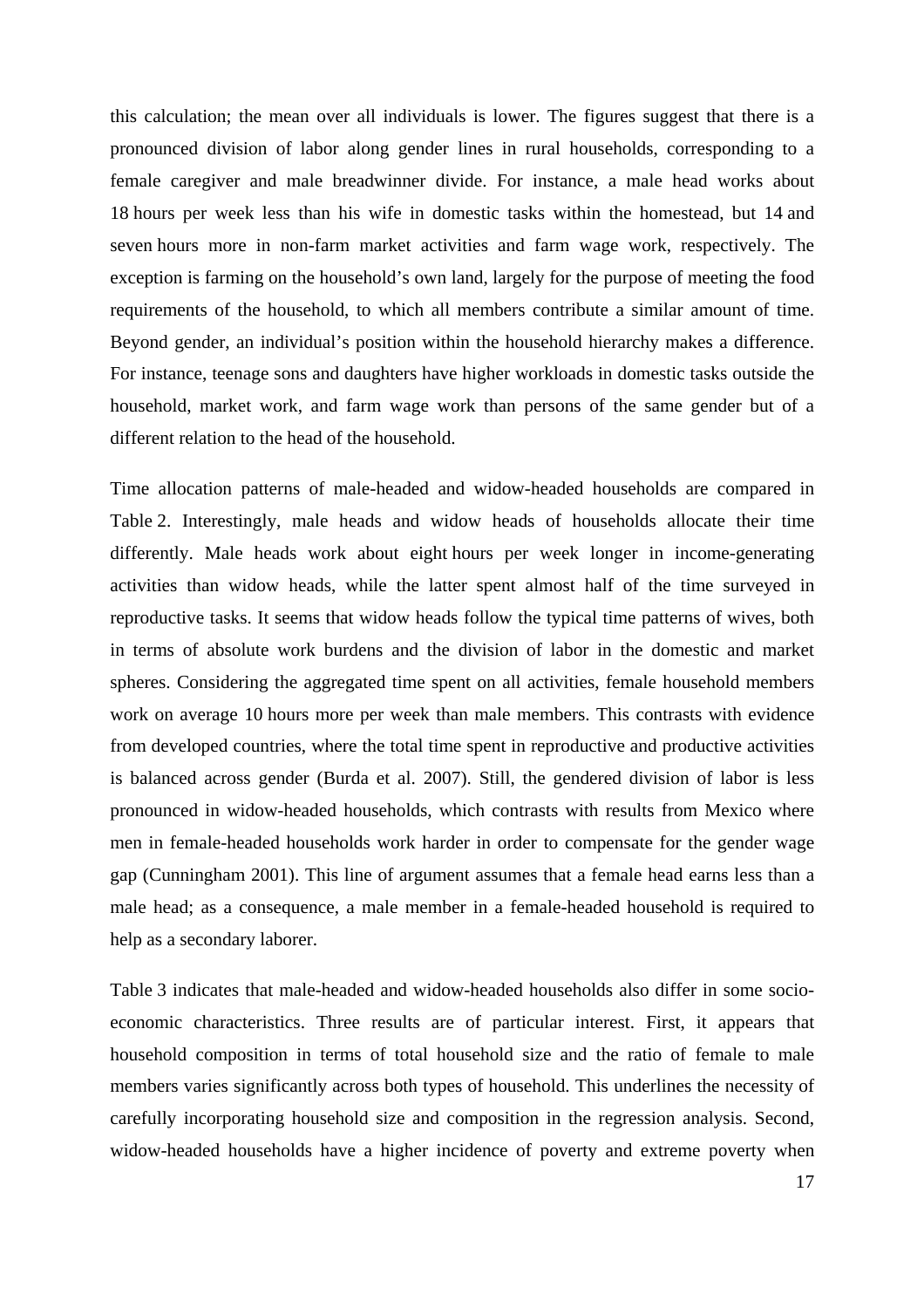compared to male-headed households, which correlates with lower endowments of physical and human capital assets. Third, widow heads are engaged in a significantly lower number of market activities than male heads, in both the long and short term. This may be due to lack of opportunities.

To conclude, while the unconditional analysis points towards major differences in time allocation across gender, a person's position within the household hierarchy, and household type, it does not reveal whether these patterns are driven by social roles, differences in human capital endowments, or wealth. Results from multivariate analysis that control for initial endowments are used in the next section to test the three hypotheses outlined above.

#### **6.2 Multivariate results**

Table 5 displays two-part model estimations of total household labor supply in five different activities (equation 1): domestic work inside the homestead, domestic work outside the homestead, farming on the household's land, non-farm market activities, and farm wage work. The dependent variables in the household-level estimations are defined as the natural logarithm of total hours per household spent on an activity. As the sharing of tasks is the focus of this analysis, Table 5 only reports coefficients of the second part OLS estimation based on uncensored observations. Joint log-likelihood values are calculated from the first and second part estimation and range between -3,800 and -6,100. R-squares are around 0.14 for all regressions. The mean of the predicted values from both censored and uncensored cases differ from the actual sample mean by 0.8 to 8.2 percent. Overall, these statistics indicate a good fit of the household-level regressions.

The same two-part model approach is used to explore the determinants of individual labor shares (Table 6). The dependent variables measure the proportion of individuals' time out of total household time spent on each activity of the same five activities, again transformed into natural logarithms. Censoring now occurs both at the lower and upper ends of the distribution, indicating people doing no activity at all and people specializing completely in one activity, respectively. Again, the joint log-likelihood value of the first and second part estimations are displayed in Table 6. The regression fit of the second-part model varies with the proportion of censored households, with R-squares of 0.46 for domestic tasks within the household and between 0.1 and 0.14 in all other activities.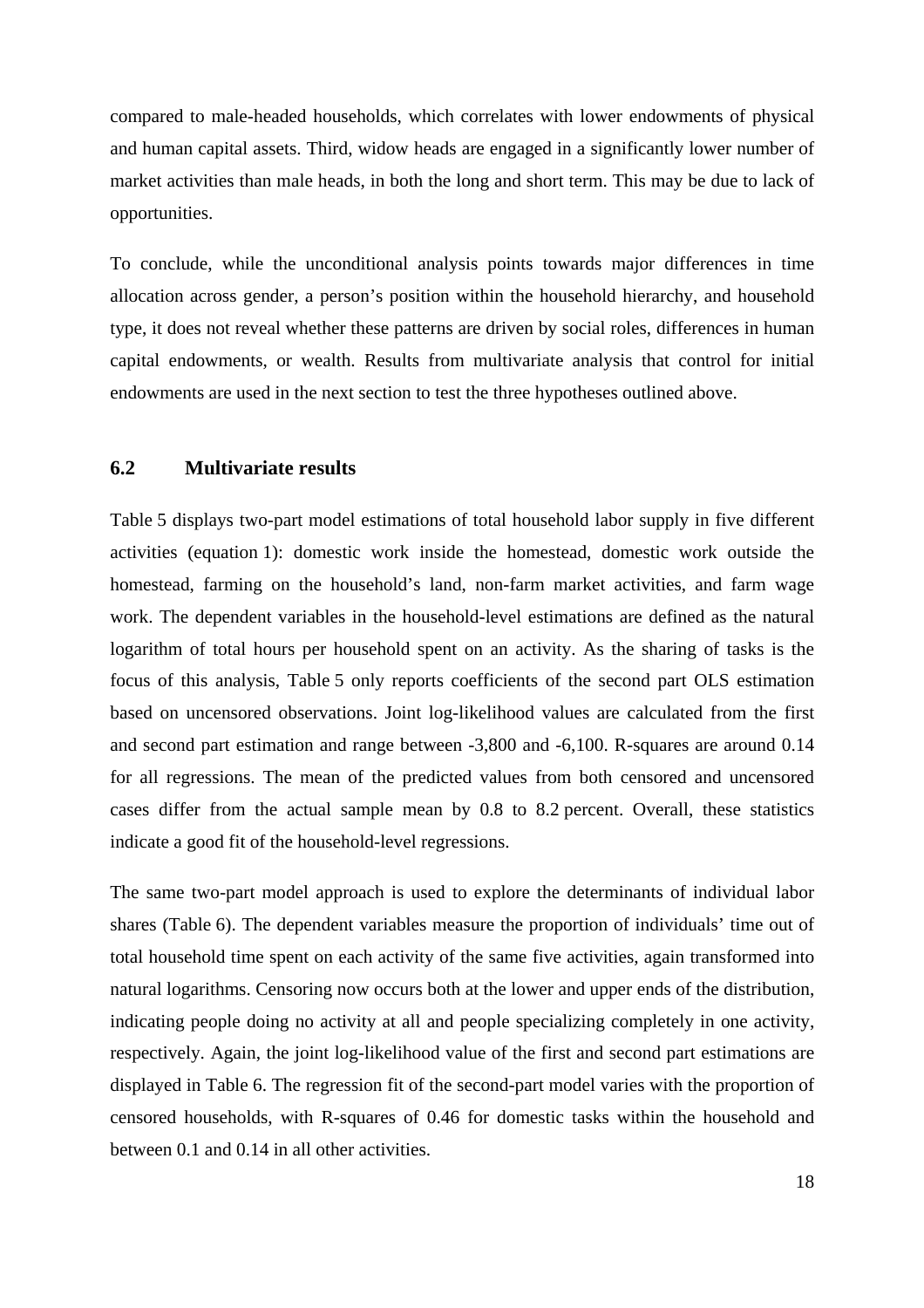Tests on the equality of male-headed and widow-headed households are conducted following both household-level and individual-level regressions (reported at the bottom of Table 5 and Table 6). In the household-level analysis, the hypothesis that male-headed and widow-headed households are the same is rejected for all activities except for farming in the first part estimation and for domestic tasks outside the homestead in the second part estimation. Similarly, at the individual level, tests strongly reject the hypothesis that individuals living in male-headed and widow-headed households are equal. It is therefore statistically valid to distinguish between those two household types.

#### **a) Gender roles across household types**

As theory predicts, human capital strong influences the determinants of household labor supply in male-headed households (Table 5). Households with better educated members (CLASM and CLASF) spend significantly more time on non-farm income-generating activities and significantly less time on farming and domestic chores outside the household. Health problems (DAYSICKM and DAYSICKF) reduce household labor supply to incomegenerating tasks and increase time spent on caring-related tasks within the homestead. Many variables regarding intra-household position are individually significant after controlling for household size, human capital endowments, household wealth and community infrastructure. Females, irrespective of their position within the household hierarchy, contribute significantly more time to domestic work and farming and significantly less time to other incomegenerating activities than male adults, the reference category.

F-tests, shown at the bottom of Table 5, reject the hypothesis that all adult members and all female members are the same as far as almost all activities are concerned. This suggests that both gender and a person's position within each gender group are binding constraints in maleheaded households. Moreover, male-headed households benefit from economies of scale in all tasks except farm wage work, as an additional household member increases household time in these activities less than proportionally (HHSIZEL). All other significant covariates have the expected signs.

The determinants of individual labor shares in male-headed households are presented in Table 6. Again, many of the household composition variables are individually significant with the sign and magnitude of significant coefficients confirming a strict division of labor along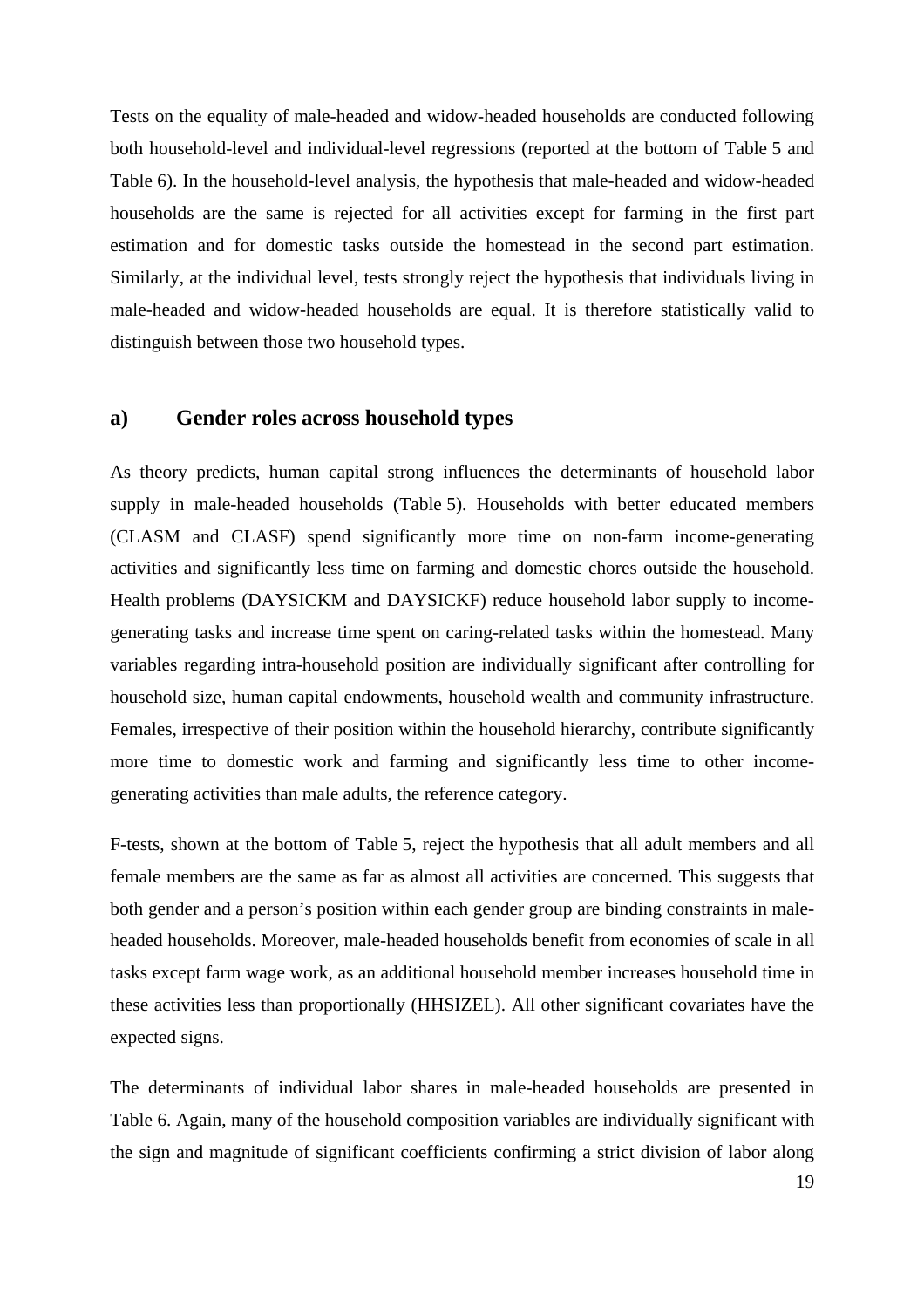gender lines after controlling for human capital endowments, household assets, and community infrastructure. For instance, the wife of the head contributes more than twice as much to internal housework than any adult males, but 31 percent less to market work. Equality of a male head and his wife is strongly rejected for every activity in pairwise F-tests.

In contrast, household composition barely contributes to explaining household labor supply in a widow-headed household (Table 5). Very few household composition proxies are individually significant. Testing whether all adults are the same in widow-headed households reveals that this can only be rejected for domestic tasks outside the homestead, while the equality of female members cannot be rejected at all. Therefore, patterns of gender and household hierarchy do not pose a binding constraint in widow-headed households. Interestingly, human capital also plays less of a role in explaining the determinants of household time allocation in widow-headed households. Additional years of education of male or female members (CLASM and CLASF) have no significant impact on household labor supply to income-generating activities.

When considering the share of labor for individuals living in widow-headed households, the role of widow heads (WIDHEAD) stands out (Table 6). Widow household heads engage significantly more intensely in domestic tasks and farming on own land but significantly less intensely in farm wage work than adult male members, the reference group. Overall, fewer composition variables are individually significant compared to male-headed households. Ftests reject the equality of adult work shares and female work shares in all activities except non-farm market work. This sector is a valuable source of income because returns are generally higher than in farming and because market work is not affected by agricultural shocks. Given that widow-headed households, on average, have fewer adult male members who can carry out non-farm market work, following culturally defined gender norms in this activity comes at a high economic cost.

F-tests on pairwise comparisons of widow heads to other family status categories suggest that widow heads do not differ significantly from wives in male-headed households in domestic tasks, such as cooking, childcare, cleaning, and doing laundry. This suggests a universal caregiver role that the leading woman of the household assumes, irrespective of the presence of a male breadwinner. Yet the labor intensity of a widow head differs not only from other women in her own household, but also from a male head and a wife in male-headed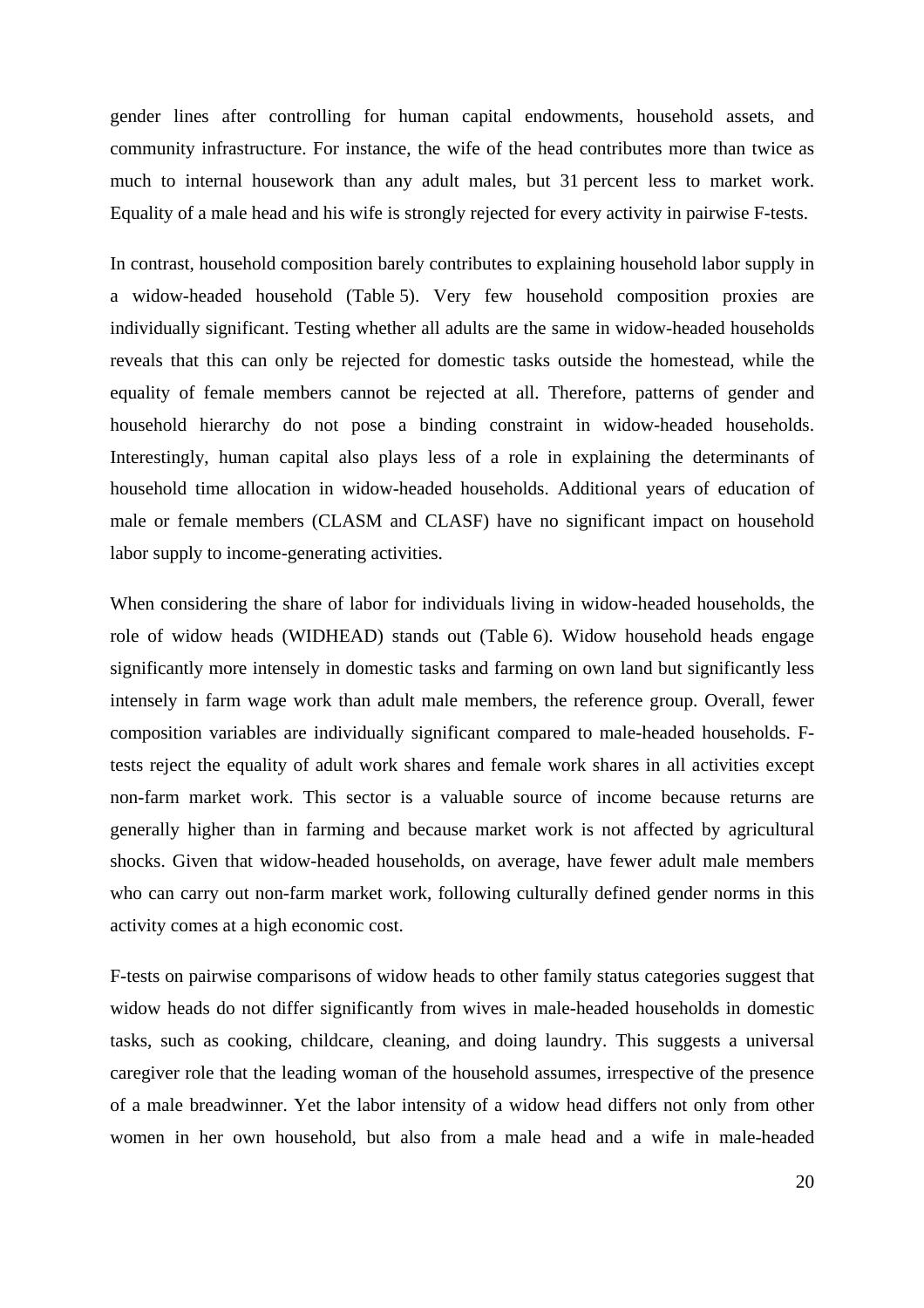households in almost all income-generating activities. This result may be interpreted in the light of the social status of widows: They may have more freedom than other (potentially younger, childless and unmarried) women but are still subject to gender norms that constrain them to a smaller range of income-generating activities than men. Pairwise comparisons of male and female teenagers provide evidence for the continued impact of gender roles in either type of household. Equality of male and female teenagers is strongly rejected for domestic tasks (but cannot be rejected for income-generating activities), which indicates that gendered behavior is learned from childhood onwards.

#### **b) Gender roles in public and contained activities**

If an individual's reputation and standing in the community is shaped by the extent that they conform to their gender role, we would expect gender roles to have a stronger impact on activities that take place in public than those carried out inside the homestead. This hypothesis is tested by focusing on three activities that do not require much experience or skill and may be easily shifted among household members. Domestic tasks taking place outside the household, including fetching water, collecting firewood, and buying everyday supplies at the market are considered as a publicly visible activity. Contained activities include farming on the household's own fields that typically encircle the homestead in rural Rwanda and internal domestic tasks, such as cooking and cleaning. F-tests (Table 6) strongly reject the equality of adults' work shares in both public and contained activities in either household type. Moreover, pairwise comparisons of a male head to a wife and a male head to a widow head strongly reject the null hypothesis that there is no difference in their labor shares in public activities and contained activities. Then again, the hypothesis that other adult women contribute equally to an activity as compared to a wife is rejected in four out of five activities. This indicates that the housework/market work division is not a matter of preferences that all women share. Rather, a woman's standing within the household and her marital status also shape the role a woman performs in the household.

#### **c) The impact of sex ratios**

Columns (2), (4), (6), (8), and (9) of Table 6 report the same individual labor-share regressions as discussed above, but now include cohort and province-specific sex ratios.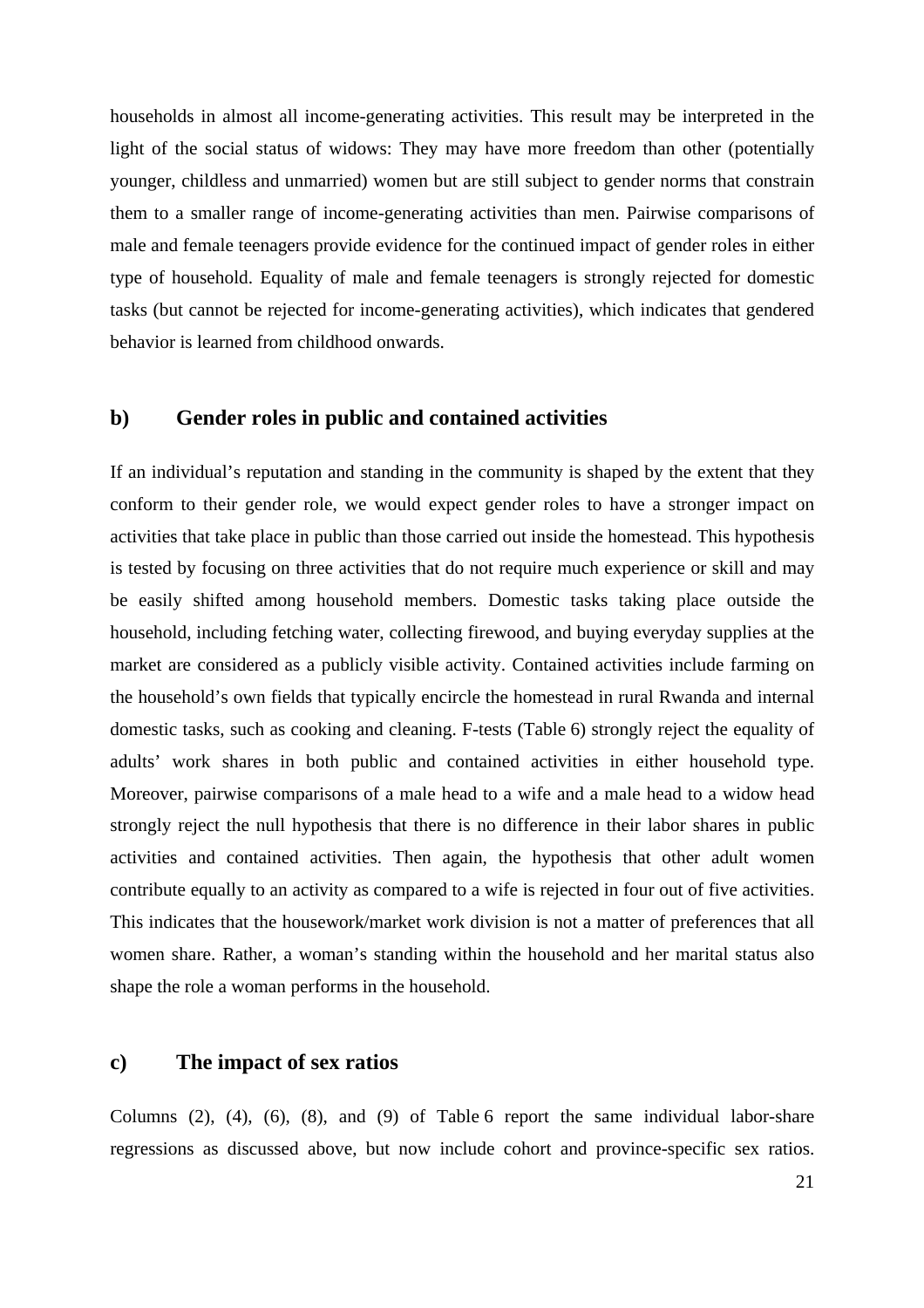SEXRATIO captures the average effect of sex ratios on males irrespective of their exact status within the household, while its impact on different female roles is differentiated by interacting SEXRATIO with widow head, wife, teenage girl, and adult woman. Note that in these interaction terms, females are not distinguished by the type of household they live in. An increase in SEXRATIO (corresponding to a move towards a balanced ratio of men to women) significantly increases male work burdens in domestic tasks outside the household and farming. This finding is in line with the hypothesis that more potential competitors on the provincial marriage market may lead men to enhance their standing by signaling their cooperativeness in the sharing of intra-household work burdens.

An alternative explanation is that the higher relative number of men in a given province increases competition in wage work and self-employment, which in turn may lead men to revert to farming out of economic stress. This interpretation implies that SEXRATIO significantly reduces male labor shares in non-farm market work and farm wage work, which was not found in the data.

In contrast, the work intensity of adult women, teenage girls, and widow heads is negatively correlated with sex ratios in a given region. A decrease in SEXRATIO significantly increases the workloads of adult women and widow heads in domestic tasks outside the homestead, keeping household wealth and community infrastructure constant. Similarly, a drop in SEXRATIO significantly augments the labor shares of adult women and teenage girls in farming. In contrast to expectations, no significant effect is found for wives. The significant coefficient of widow heads in market activities should be interpreted with caution as very few widows engage in market work at all. Interestingly, about 86 percent of the adult women – most of them are daughters of the head – are unmarried. The effect of sex ratios is hence strongest for unmarried women (ADULTWOM and TEENGIRL) who are potential candidates on the marriage market and will eventually leave the household.

#### **7 Conclusion**

This paper examines the determinants of intra-household time allocation in post-war rural Rwanda. The analysis accounted for the unusual war-related distribution of household size and composition that leaves different scope for dividing tasks among household members. Three issues have been revealed.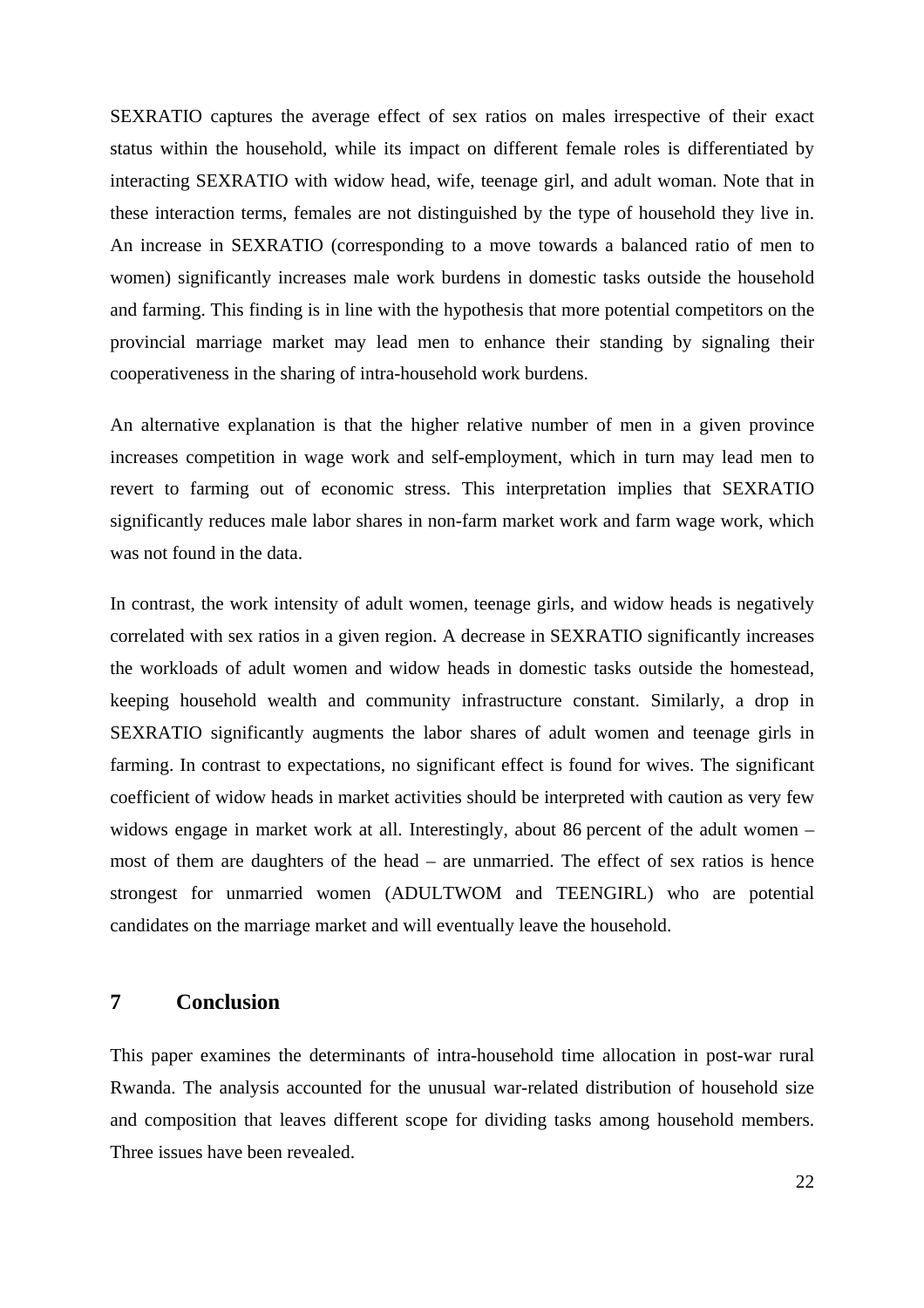First, the intra-household division of labor is driven by different factors in different household types. In male-headed households, tasks are allocated based on both gender and family status and on comparative advantage, measured by education, experience, and health status. The gendered division of labor is very strict, assigning females to reproductive and males to productive tasks. In contrast, in widow-headed households, the division of tasks along gender lines is less pronounced. The role of the widow head in particular contrasts with the typical role of women of a similar age. Roles and responsibilities within widow-headed households appear to have been rearranged to cope with the absence of the male breadwinner. The triggers of change in gender roles seem to be strongly linked with exposure to violence and male death. There is no evidence that women per se benefit from a more flexible division of labor.

Second, there is no empirical support for the hypothesis that activities that are less visible to neighbors and community members are characterized by a less strict gendered division of labor. This in turn points towards little flexibility towards negotiating responsibilities within the household.

Third, the local marriage market, proxied by provincial, cohort-specific sex ratios has an impact on the division of labor. In particular, young, unmarried women engage more intensely in typical female activities when the shortage of men is severe. Conforming to the female gender role may be a strategy to improve their chances of getting married. These patterns are likely to persist until the cohort of individuals born after the genocide (in which sex ratios are balanced) reaches marriageable age.

Several policy implications can be derived from the results. Given the high proportion of female-headed households in Rwanda, reducing gender-related constraints in the access to economic opportunities has repercussions for making advances in poverty reduction. Women would benefit from lowering the entry barriers to non-agricultural income-generating activities, such as petty trading and artisanry. Providing training to acquire new skills and access to microfinance may be fields of intervention. Lastly, the analysis makes an argument for the provision of basic infrastructures in rural areas. Improved access to water and the provision of alternative energy sources to replace firewood as cooking fuel reduces the time individuals (particularly women) spend on arduous domestic tasks.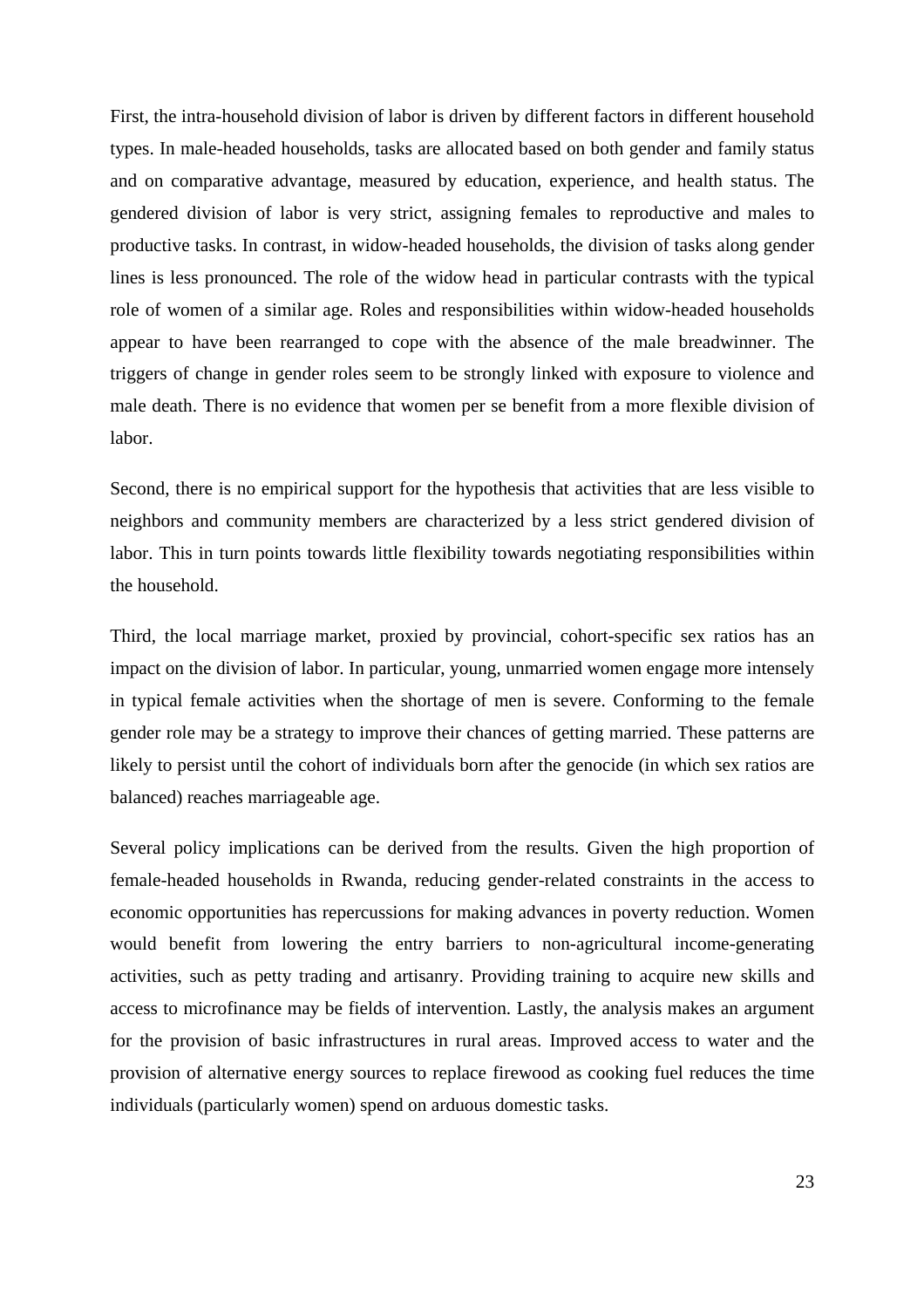### **Appendix**

**Fig. 1: Sex ratio by birth cohort in Rwanda.** 



Source: 2002 census.



**Fig. 2: Distribution of marital status among females and males, by birth cohort** 

Source: EICV. Population weights were used.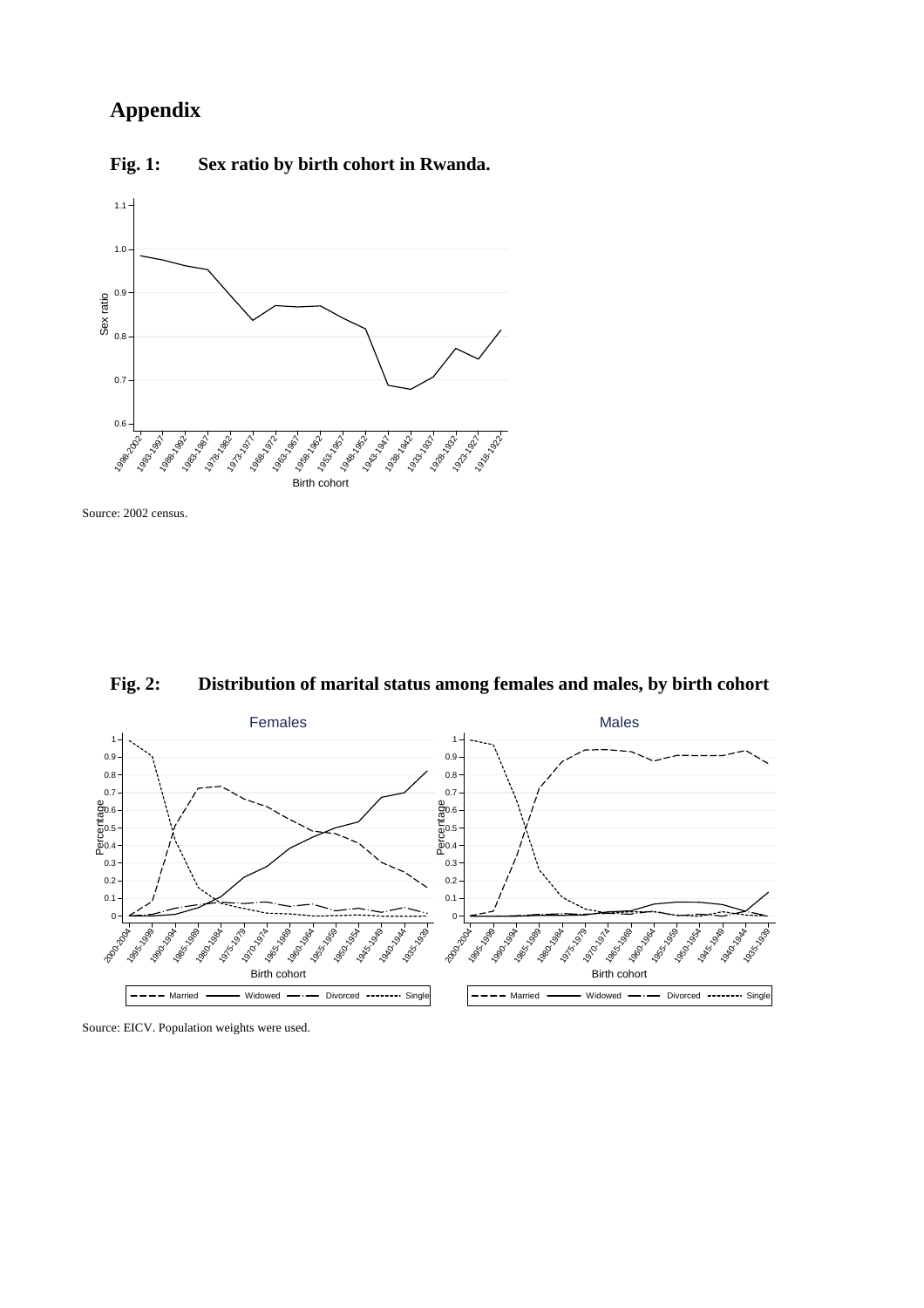|                     |                                | <b>Hours in domestic tasks</b>  |                               | Hours in income-generating activities | <b>Hours</b> in   | <b>Sample</b>     |       |
|---------------------|--------------------------------|---------------------------------|-------------------------------|---------------------------------------|-------------------|-------------------|-------|
|                     | <b>Inside the</b><br>homestead | <b>Outside the</b><br>homestead | <b>Farming on</b><br>own land | Non-farm<br>market work               | Farm wage<br>work | all<br>activities | size  |
| Male head           | 5.68<br>6.46                   |                                 | 21.62                         | 35.25                                 | 22.23             | 36.11             | 3,410 |
| Widow head          | 16.56                          | 6.47                            | 20.73                         | 20.22                                 | 17.77             | 43.75             | 997   |
| Wife of head        | 24.33                          | 8.04                            | 22.37                         | 21.71                                 | 15.69             | 53.93             | 3,328 |
| Other adult man     | 6.63                           | 6.91                            | 23.51                         | 42.23                                 | 33.63             | 40.71             | 1,356 |
| Other adult woman   | 17.06                          | 8.12                            | 21.56                         | 31.24                                 | 19.60             | 48.91             | 1,460 |
| <b>Teenage boy</b>  | 8.60                           | 8.37                            | 24.03                         | 42.91                                 | 41.49             | 40.12             | 523   |
| <b>Teenage girl</b> | 17.05                          | 10.03                           | 20.51                         | 34.40                                 | 18.33             | 46.73             | 533   |
| Average             | 17.86                          | 7.41                            | 21.96                         | 33.46                                 | 22.69             | 44.80             |       |

**Table 1 Time use by household position** 

Source: EICV. Hours spent in an activity during last seven days. Sample: Economically active individuals living in rural areas. Zeros are excluded in the calculation of mean hours worked. Population weights were used.

#### **Table 2 Time use by household type**

|                                         | Hours in<br>domestic<br>tasks | Hours in income-<br>generating<br>activities | <b>Hours</b><br>in all<br>activities | <b>Sample</b><br>size |
|-----------------------------------------|-------------------------------|----------------------------------------------|--------------------------------------|-----------------------|
| Male head                               | 7.66                          | 32.16                                        | 36.11                                | 3.413                 |
| Widow head                              | 21.16                         | 24.71                                        | 43.75                                | 997                   |
| Male member in male-headed household    | 12.27                         | 35.62                                        | 41.73                                | 1.207                 |
| Male member in widow-headed household   | 9.98                          | 33.46                                        | 38.40                                | 669                   |
| Female member in male-headed household  | 29.44                         | 25.87                                        | 52.57                                | 4.592                 |
| Female member in widow-headed household | 23.03                         | 27.10                                        | 47.29                                | 729                   |

Source: EICV. Hours spent in an activity during last seven days. Sample: Economically active individuals living in rural areas. Zeros are excluded in the calculation of mean hours worked. Population weights were used.

#### **Table 3 Socio-economic characteristics by household type**

|                                                                 | Mean                      | t-statistic on             |                         |  |
|-----------------------------------------------------------------|---------------------------|----------------------------|-------------------------|--|
|                                                                 | Male-headed<br>households | Widow-headed<br>households | differences in<br>means |  |
| Age of head of household                                        | 42.19                     | 54.32                      | $26.21***$              |  |
| Number of school classes completed by head                      | 3.56                      | 1.62                       | $-19.97***$             |  |
| Number of days the head was sick during last 2 weeks            | 1.00                      | 1.67                       | $6.02***$               |  |
| Household size                                                  | 5.33                      | 4.22                       | $-17.24***$             |  |
| Dependency ratio                                                | 1.26                      | 1.22                       | $-1.12$                 |  |
| Ratio of female to male members                                 | 1.23                      | 1.91                       | $16.07***$              |  |
| Size of cultivated land per capita (in hectare)                 | 0.17                      | 0.18                       | 0.96                    |  |
| Number of livestock (in tropical livestock units)               | 1.13                      | 0.71                       | $-2.86***$              |  |
| Proportion of households under poverty line                     | 0.58                      | 0.61                       | $1.76*$                 |  |
| Proportion of households under extreme poverty line             | 0.36                      | 0.41                       | $3.24**$                |  |
| Number of income-generating activities done by head, short term | 1.32                      | 1.24                       | $-5.18***$              |  |
| Number of income-generating activities done by head, long term  | 1.65                      | 1.41                       | $-11.55***$             |  |

Source: EICV. Sample: Rural households. Population weights were used.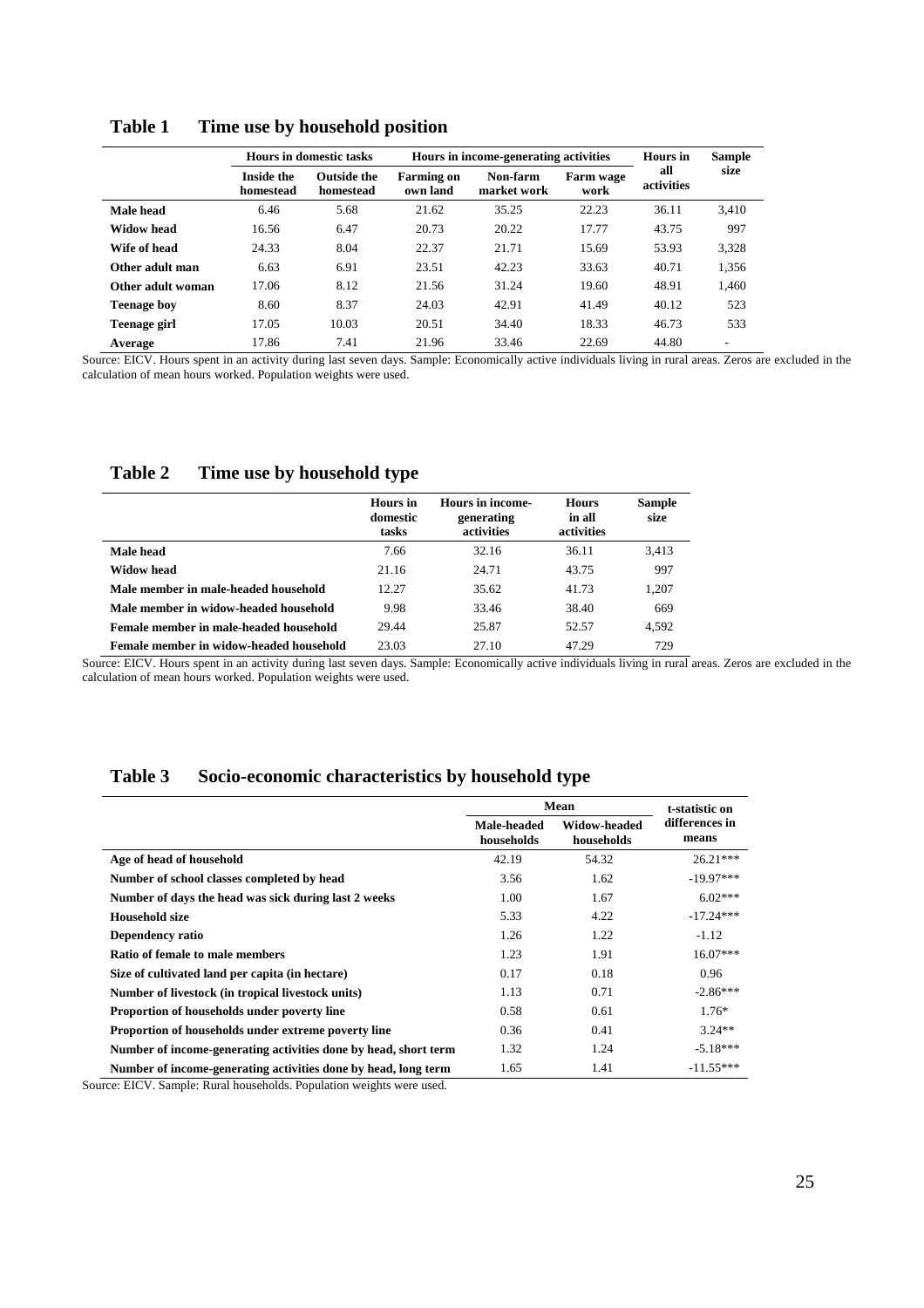#### **Table 4 Summary statistics**

| <b>Variable</b>                                   | <b>Definition</b>                                                                                                                                            | Mean     | <b>SD</b> | Min              | Max               |  |  |  |
|---------------------------------------------------|--------------------------------------------------------------------------------------------------------------------------------------------------------------|----------|-----------|------------------|-------------------|--|--|--|
| Dependent variables (household-level regression)  |                                                                                                                                                              |          |           |                  |                   |  |  |  |
| <b>DOMINHOURHH</b>                                | Total hours spent per household on domestic tasks inside the homestead                                                                                       | 39.40    | 24.86     | $\mathbf{0}$     | 268               |  |  |  |
|                                                   | over last 7 days <sup>†</sup>                                                                                                                                |          |           |                  |                   |  |  |  |
| <b>DOMOUTHOURHH</b>                               | Total hours spent per household on domestic tasks outside the homestead                                                                                      | 26.34    | 20.98     | $\boldsymbol{0}$ | 293               |  |  |  |
|                                                   | over last 7 days <sup>†</sup>                                                                                                                                |          |           |                  |                   |  |  |  |
| <b>SUBHOURHH</b>                                  | Total hours spent per household on farming on the household's own land                                                                                       | 46.06    | 34.82     | $\boldsymbol{0}$ | 320               |  |  |  |
|                                                   | over last 7 days <sup>†</sup>                                                                                                                                |          |           |                  |                   |  |  |  |
| <b>MARKETNFHOURHH</b>                             | Total hours spent per household on non-farm market activities (self-                                                                                         | 18.27    | 31.46     | $\boldsymbol{0}$ | 313               |  |  |  |
|                                                   | employment and wage work) over last 7 days <sup>†</sup>                                                                                                      |          |           |                  |                   |  |  |  |
| <b>WAGEFHOURHH</b>                                | Total hours spent per household in farm wage work over last 7 days <sup>†</sup>                                                                              | 8.71     | 19.57     | $\boldsymbol{0}$ | 330               |  |  |  |
| Dependent variables (individual-level regression) |                                                                                                                                                              |          |           |                  |                   |  |  |  |
| <b>DOMINHOURI</b>                                 | Individual's hours spent on domestic tasks inside the household as<br>proportion of total household time in these tasks over last $7 \text{ days}^{\dagger}$ | 0.33     | 0.36      | $\boldsymbol{0}$ | $\mathbf{1}$      |  |  |  |
| <b>DOMOUTHOURI</b>                                | Individual's hours spent on domestic tasks outside the household as                                                                                          | 0.25     | 0.28      | $\boldsymbol{0}$ | $\mathbf{1}$      |  |  |  |
|                                                   | proportion of total household time in these tasks over last 7 days <sup>†</sup>                                                                              |          |           |                  |                   |  |  |  |
| <b>SUBHOURI</b>                                   | Individual's hours spent on farming on the households' own land as                                                                                           | 0.37     | 0.31      | $\boldsymbol{0}$ | $\mathbf{1}$      |  |  |  |
|                                                   | proportion of total household time in this activity over last 7 days <sup>†</sup>                                                                            |          |           |                  |                   |  |  |  |
| <b>MARKETNFHOURI</b>                              | Individual's hours spent on non-farm market activities as proportion of                                                                                      | 0.14     | 0.32      | $\boldsymbol{0}$ | $\mathbf{1}$      |  |  |  |
|                                                   | total household time in these activities over last 7 days <sup>†</sup>                                                                                       |          |           |                  |                   |  |  |  |
| WAGEFHOURI                                        | Individual's hours spent on farm wage work as proportion of total                                                                                            | 0.10     | 0.28      | $\boldsymbol{0}$ | $\mathbf{1}$      |  |  |  |
|                                                   | household time in this activity over last 7 days <sup>†</sup>                                                                                                |          |           |                  |                   |  |  |  |
| <b>Household composition</b>                      |                                                                                                                                                              |          |           |                  |                   |  |  |  |
| <b>HHSIZE</b>                                     | Household size <sup>†</sup>                                                                                                                                  | 6.12     | 2.14      | $\overline{c}$   | 16                |  |  |  |
| <b>WIDHEAD</b>                                    | Widow-headed household (d)                                                                                                                                   | 0.19     | 0.42      | $\mathbf{0}$     | 1                 |  |  |  |
| <b>HEAD</b>                                       | Individual is head (d)                                                                                                                                       | 0.29     | 0.46      | $\boldsymbol{0}$ | $\mathbf{1}$      |  |  |  |
| <b>TEENBOY</b>                                    | Individual is teenage boy (12-17 years) (d)                                                                                                                  | 0.04     | 0.21      | $\boldsymbol{0}$ | 1                 |  |  |  |
| <b>ADULTMAN</b>                                   | Individual is adult man (d)                                                                                                                                  | 0.11     | 0.32      | $\mathbf{0}$     | $\mathbf{1}$      |  |  |  |
| <b>WIFE</b>                                       | Individual is wife of head (d)                                                                                                                               | 0.28     | 0.45      | $\mathbf{0}$     | $\mathbf{1}$      |  |  |  |
| <b>TEENGIRL</b>                                   | Individual is teenage girl (12-17 years) (d)                                                                                                                 | 0.04     | 0.21      | $\mathbf{0}$     | $\mathbf{1}$      |  |  |  |
| <b>ADULTWOM</b>                                   | Individual is adult woman (d)                                                                                                                                | 0.12     | 0.33      | $\mathbf{0}$     | $\mathbf{1}$      |  |  |  |
| HEADSHARE                                         | Share of head of household size                                                                                                                              | 0.14     | 0.12      | 0.06             | 0.50              |  |  |  |
| TEENBOYSHARE                                      | Share of teenage boys (12-17 years) of household size                                                                                                        | 0.07     | 0.12      | $\boldsymbol{0}$ | 0.66              |  |  |  |
| ADULTMANSHARE                                     | Share of adult men of household size                                                                                                                         | 0.07     | 0.16      | $\boldsymbol{0}$ | 0.80              |  |  |  |
| WIFESHARE                                         | Share of wife of head of household size                                                                                                                      | 0.14     | 0.12      | $\mathbf{0}$     | 0.50              |  |  |  |
| TEENGIRLSHARE                                     | Share of teenage girls (12-17 years) of household size                                                                                                       | 0.07     | 0.12      | $\overline{0}$   | 0.66              |  |  |  |
| ADULTWOMSHARE                                     | Share of adult women of household size                                                                                                                       | 0.07     | 0.15      | $\boldsymbol{0}$ | 0.80              |  |  |  |
| <b>CHILDSHARE</b>                                 | Share of children (0-11 years) of household size                                                                                                             | 0.36     | 0.22      | $\mathbf{0}$     | 0.86              |  |  |  |
| Human capital of male members                     |                                                                                                                                                              |          |           |                  |                   |  |  |  |
| <b>AGEM</b>                                       | Mean age                                                                                                                                                     | 21.38    | 12.70     | $\overline{0}$   | 97                |  |  |  |
| <b>AGEDIFFM</b>                                   | Individual's difference in age from mean age of male household                                                                                               | 4.66     | 10.96     | $-35.00$         | 59.60             |  |  |  |
|                                                   | members                                                                                                                                                      |          |           |                  |                   |  |  |  |
| <b>CLASM</b>                                      | Mean number of classes completed                                                                                                                             | 3.16     | 3.01      | $\boldsymbol{0}$ | 23                |  |  |  |
| <b>CLASDIFFM</b>                                  | Individual's difference in number of classes from mean education of                                                                                          | 0.14     | 1.61      | $-14.38$         | 14.00             |  |  |  |
|                                                   | male household members                                                                                                                                       |          |           |                  |                   |  |  |  |
| DAYSICKM                                          | Mean number of days individual was immobilized due to health                                                                                                 | 0.75     | 1.87      | $\boldsymbol{0}$ | 14                |  |  |  |
|                                                   | problems in last 2 weeks                                                                                                                                     |          |           |                  |                   |  |  |  |
| <b>HEALTHDIFFM</b>                                | Individual's difference in health status from mean number of sick days<br>for male household members                                                         | 0.01     | 1.20      | $-8.00$          | 11.67             |  |  |  |
| Human capital of female members                   |                                                                                                                                                              |          |           |                  |                   |  |  |  |
| AGEF                                              | Mean age                                                                                                                                                     | 22.88    | 13.05     | $\overline{0}$   | 91                |  |  |  |
| <b>AGEDIFFF</b>                                   | Individual's difference in age from mean age of female household                                                                                             | 5.13     | 11.25     | $-38.33$         | 54.22             |  |  |  |
|                                                   | members                                                                                                                                                      |          |           |                  |                   |  |  |  |
| <b>CLASF</b>                                      | Mean number of classes completed                                                                                                                             | 2.81     | 2.53      | $\boldsymbol{0}$ | 18                |  |  |  |
| <b>CLASDIFFF</b>                                  | Individual's difference in number of classes from mean education of                                                                                          | 0.13     | 1.60      | $-10.67$         | 13.20             |  |  |  |
|                                                   | female household members                                                                                                                                     |          |           |                  |                   |  |  |  |
| <b>DAYSICKF</b>                                   | Mean number of days individual was immobilized due to health                                                                                                 | 0.90     | 2.09      | $\boldsymbol{0}$ | 14                |  |  |  |
|                                                   | problems in last 2 weeks                                                                                                                                     |          |           |                  |                   |  |  |  |
| <b>HEALTHDIFFF</b>                                | Individual's difference in health status from mean number of sick days                                                                                       | 0.05     | 1.42      | $-8.75$          | 12.44             |  |  |  |
|                                                   | for female household members                                                                                                                                 |          |           |                  |                   |  |  |  |
| <b>Household characteristics</b>                  |                                                                                                                                                              |          |           |                  |                   |  |  |  |
| <b>LAND</b>                                       | Land cultivated by household in hectare <sup>†</sup>                                                                                                         | 0.94     | 1.47      | $\mathbf{0}$     | 49.51             |  |  |  |
| <b>AGRIASSET</b>                                  | Current value of agricultural assets in Rwandan Franc <sup>†</sup>                                                                                           | 3,812.2  | 4,190.8   | $\boldsymbol{0}$ | 32,700            |  |  |  |
| <b>LIVESTOCK</b>                                  | Livestock owned by household in tropical livestock units <sup>†</sup>                                                                                        | 1.36     | 7.30      | $\boldsymbol{0}$ | 310.20            |  |  |  |
| <b>UNEARNEDY</b>                                  | Unearned income (transformed into terciles in regression)                                                                                                    | 21,562.6 | 56,505.8  | $\boldsymbol{0}$ | $1.5 \text{ mio}$ |  |  |  |
| <b>Community characteristics</b>                  |                                                                                                                                                              |          |           |                  |                   |  |  |  |
| <b>MARKET</b>                                     | Cellule has a daily or weekly market (d)                                                                                                                     | 0.14     | 0.36      | $\boldsymbol{0}$ | $\mathbf{1}$      |  |  |  |
| <b>ROAD</b>                                       | Cellule has a road that is passable the whole year (d)                                                                                                       | 0.66     | 0.48      | 0                | 1                 |  |  |  |
| <b>CLUSTERMIG</b>                                 | More individuals arrived than departed from cellule in last 5 years (d)                                                                                      | 0.51     | 0.50      | 0                | $\mathbf{1}$      |  |  |  |
| <b>SEXRATIO</b>                                   | Sex ratio in an individual's cohort of potential partners per province                                                                                       | 0.78     | 0.08      | 0.57             | 1                 |  |  |  |
|                                                   |                                                                                                                                                              |          |           |                  |                   |  |  |  |

Source: EICV. Sample: Households with at least two active members and engaging for at least one hour each per week in domestic and incomegenerating activities in rural Rwanda. Population weights were used. (d) indicates dummy variables; † natural logarithm used in regression.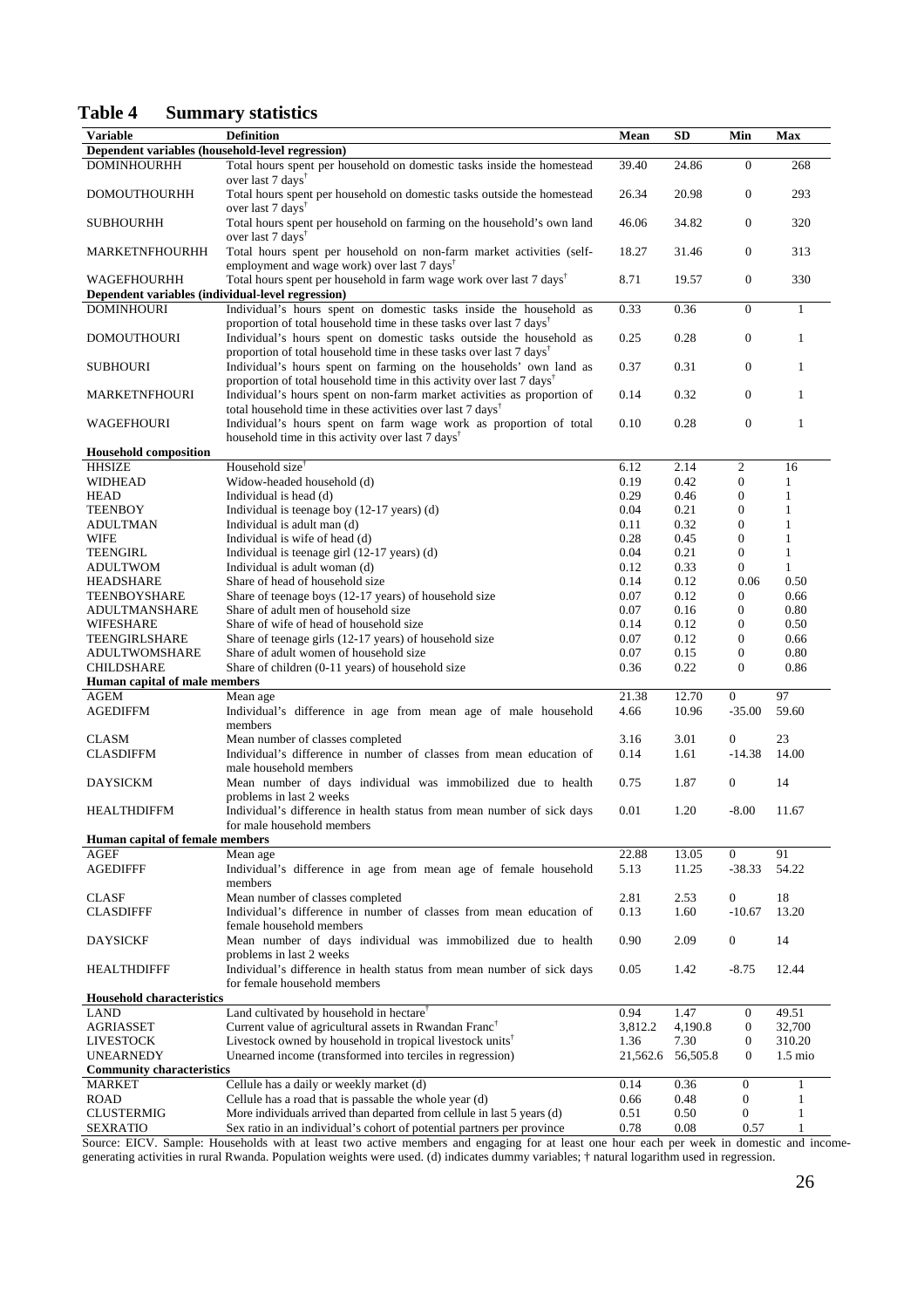|                          | Total hours per household spent on |                                                                             |                 |                 |                   |               |              |  |
|--------------------------|------------------------------------|-----------------------------------------------------------------------------|-----------------|-----------------|-------------------|---------------|--------------|--|
|                          |                                    |                                                                             | <b>Domestic</b> | <b>Domestic</b> | <b>Farming on</b> | Non-farm      | Farm wage    |  |
|                          |                                    |                                                                             | work (inside    | work (outside   | own-land          | market        | work         |  |
|                          |                                    |                                                                             | homestead)      | homestead)      |                   | activities    |              |  |
|                          |                                    |                                                                             | (1)             | (2)             | (3)               | (4)           | (5)          |  |
|                          |                                    | <b>HHSIZEL</b>                                                              | $0.38***$       | $0.83***$       | $0.36*$           | $0.49*$       | $1.02***$    |  |
|                          |                                    | <b>HEADSHARE</b>                                                            | $-0.33$         | $1.35***$       | $-0.86$           | $-0.38$       | $2.47*$      |  |
|                          |                                    | <b>TEENBOYSHARE</b>                                                         | 0.18            | $0.94***$       | $-0.23$           | $-0.72*$      | $-0.88**$    |  |
|                          |                                    | <b>WIFESHARE</b>                                                            | $0.72***$       | $-0.45*$        | $0.99***$         | $-0.66$       | $-1.20**$    |  |
|                          | Composition                        | <b>TEENGIRLSHARE</b>                                                        | $0.65***$       | $0.47**$        | $-0.17$           | $-0.89**$     | $-1.28***$   |  |
|                          |                                    | <b>ADULTWOMSHARE</b>                                                        | $0.43**$        | 0.14            | $0.61**$          | $-0.28$       | $-0.71*$     |  |
|                          |                                    | <b>CHILDSHARE</b>                                                           | 0.16            | $0.26*$         | $-0.67***$        | $-1.41***$    | $-1.55***$   |  |
| Male-headed households   |                                    | <b>AGEM</b>                                                                 | $-0.00$         | $0.02***$       | $0.01*$           | $-0.02**$     | 0.00         |  |
|                          |                                    | <b>AGEM2</b>                                                                | 0.00            | $-0.00***$      | $-0.00**$         | $0.00**$      | $-0.00$      |  |
|                          | Human capital                      | AGEF                                                                        | $-0.01***$      | $0.02***$       | 0.00              | $-0.03**$     | $-0.01$      |  |
|                          |                                    | AGEF2                                                                       | $0.00***$       | $-0.00***$      | $-0.00$           | $0.00**$      | 0.00         |  |
|                          |                                    | <b>CLASM</b>                                                                | 0.01            | $-0.03***$      | $-0.01**$         | $0.02***$     | $-0.01$      |  |
|                          |                                    | <b>CLASF</b>                                                                | $0.01**$        | $-0.02***$      | $-0.03***$        | $0.04***$     | 0.01         |  |
|                          |                                    | <b>DAYSICKM</b>                                                             | $0.02***$       | $0.01*$         | 0.00              | $-0.02$       | $-0.05***$   |  |
|                          |                                    | <b>DAYSICKF</b>                                                             | $0.01**$        | 0.01            | $-0.03***$        | 0.02          | 0.01         |  |
|                          |                                    | <b>WIDHEAD</b>                                                              | 0.08            | $-0.12$         | $-0.38$           | $-0.80$       | 0.93         |  |
|                          |                                    | <b>HHSIZEL</b> <sup>†</sup>                                                 | $-0.12$         | 0.15            | $0.67**$          | $1.07*$       | $-1.12*$     |  |
|                          |                                    | <b>HEADSHARE</b> <sup>†</sup>                                               | -0.08           | $1.83*$         | 1.50              | 3.07          | $-3.13$      |  |
|                          | Composition                        | <b>TEENBOYSHARE<sup>†</sup></b>                                             | -0.06           | $-0.62**$       | $-0.47$           | 0.44          | 0.27         |  |
|                          |                                    | <b>TEENGIRLSHARE<sup>†</sup></b>                                            | -0.11           | 0.02            | $-0.10$           | 0.07          | 0.64         |  |
|                          |                                    | <b>ADULTWOMSHARE<sup>†</sup></b>                                            | -0.31           | $-0.16$         | 0.24              | $-0.06$       | 0.74         |  |
| Widow-headed households  |                                    | <b>CHILDSHARE</b>                                                           | 0.06            | 0.10            | $-0.06$           | 0.34          | 0.69         |  |
|                          |                                    | $\mathbf{AGEM}^{\dagger}$                                                   | 0.00            | $-0.02*$        | 0.02              | $0.02\,$      | 0.02         |  |
|                          |                                    | $AGEM2^{\dagger}$                                                           | $-0.00$         | 0.00            | $-0.00$           | 0.00          | $-0.00$      |  |
|                          |                                    | $\mathbf{AGEF}^\dagger$                                                     | 0.01            | $-0.00$         | -0.01             | 0.01          | $-0.02$      |  |
|                          |                                    | $\mathbf{AGEF2}^{\dagger}$                                                  | $-0.00$         | 0.00            | 0.00              | $-0.00$       | $0.00*$      |  |
|                          |                                    | $CLASM^{\dagger}$                                                           | $-0.00$         | $0.02**$        | $-0.00$           | $-0.03$       | 0.00         |  |
|                          | Human capital                      | $CLASF^{\dagger}$                                                           | $-0.01$         | 0.02            | $-0.03$           | 0.01          | 0.02         |  |
|                          |                                    | <b>DAYSICKM</b>                                                             | $-0.02*$        | $-0.01$         | $-0.00$           | 0.06          | 0.01         |  |
|                          |                                    | <b>DAYSICKF</b>                                                             | $-0.00$         | 0.02            | $-0.00$           | $-0.06$       | 0.03         |  |
|                          |                                    | <b>LAND</b>                                                                 | $0.03***$       | 0.01            | $0.04**$          | $-0.04**$     | $-0.04**$    |  |
|                          |                                    | <b>AGRIASSET</b>                                                            | $0.04***$       | $-0.00$         | $0.06***$         | $-0.00$       | $-0.10***$   |  |
|                          | wealth                             | <b>LIVESTOCK</b>                                                            | $0.05**$        | $0.06**$        | $0.15***$         | 0.03          | $0.14**$     |  |
|                          | Household                          | <b>UNEARNYLOW</b>                                                           | $-0.06**$       | $-0.09**$       | $-0.11**$         | 0.01          | 0.06         |  |
|                          |                                    | <b>UNEARNYHIGH</b>                                                          | $0.05*$         | $-0.03$         | $-0.09**$         | $-0.00$       | 0.06         |  |
|                          |                                    | <b>MARKET</b>                                                               | 0.01            | $-0.10*$        | 0.01              | $-0.05$       | 0.01         |  |
|                          | $Comm-$<br>unity                   | <b>ROAD</b>                                                                 | $-0.06**$       | $-0.02$         | $-0.06$           | 0.07          | 0.01         |  |
|                          |                                    | <b>CLUSTERMIG</b>                                                           | 0.01            | $-0.02$         | 0.06              | 0.08          | $-0.07$      |  |
|                          | Constant                           |                                                                             | 2.49***         | $0.82*$         | $2.76***$         | 3.93***       | $2.73***$    |  |
|                          | <b>R-squared</b>                   |                                                                             | 0.14            | 0.18            | 0.14              | 0.13          | 0.14         |  |
|                          |                                    | Joint log-likelihood (1st and 2 <sup>nd</sup> part)                         | $-4122$         | $-5236$         | $-6161$           | -4895         | $-3822$      |  |
| N total                  |                                    |                                                                             | 4648            | 4648            | 4648              | 4648          | 4648         |  |
|                          | N left-censored                    |                                                                             | 4               | 15              | 297               | 3017          | 3457         |  |
|                          |                                    | N uncensored $(2nd$ part)                                                   | 4644            | 4633            | 4351              | 1631          | 1191         |  |
|                          |                                    | Test on equality of household types (widow-headed = male-headed households) |                 |                 |                   |               |              |  |
|                          |                                    | 1 <sup>st</sup> part, likelihood ratio test                                 | 16.99           | 10.47           | 15.71             | 42.08         | 28.33        |  |
|                          |                                    |                                                                             | $[0.000]^{***}$ | $[0.063]*$      | [0.401]           | $[0.000]$ *** | $[0.019]**$  |  |
| $2nd$ part, F-test       |                                    |                                                                             | 0.74            | 2.93            | 1.04              | 0.95          | 1.11         |  |
|                          |                                    |                                                                             | [0.744]         | $[0.000]$ ***   | [0.415]           | [0.505]       | [0.342]      |  |
|                          |                                    | Male-headed households $(2nd$ part, F-test)                                 |                 |                 |                   |               |              |  |
|                          |                                    | All adults are the same                                                     | 4.34            | 7.03            | 4.55              | 1.41          | 2.73         |  |
|                          |                                    |                                                                             | $[0.000]$ ***   | $[0.000]$ ***   | $[0.000]$ ***     | [0.220]       | $[0.019]**$  |  |
| All females are the same |                                    | 6.21                                                                        | 3.83            | 5.61            | 2.10              | 3.52          |              |  |
|                          |                                    |                                                                             | $[0.000]$ ***   | $[0.010]^{**}$  | $[0.000]$ ***     | $[0.099]$ *   | $[0.015]$ ** |  |
|                          |                                    | Widow-headed households (2 <sup>nd</sup> part, F-test)                      |                 |                 |                   |               |              |  |
|                          |                                    | All adults are the same                                                     | 0.37            | 2.41            | 1.25              | 0.73          | 0.78         |  |
|                          |                                    |                                                                             | [0.827]         | $[0.049]$ **    | [0.288]           | [0.573]       | [0.537]      |  |
|                          |                                    | All females are the same                                                    | 0.46            | 1.22            | 0.84              | 0.71          | 1.04         |  |
|                          |                                    |                                                                             | [0.709]         | [0.300]         | [0.473]           | [0.544]       | [0.373]      |  |

#### **Table 5 Determinants of household time allocation (two-part model)**

Source: EICV. Sample: Rural households with at least two active members and engaging for at least one hour each per week in domestic and incomegenerating activities. As an estimation approach, a two-part model was applied, with left-censored observations estimated with probit in the first part and uncensored observations estimated with OLS in the second part. Only estimated coefficients in the second part and robust standard errors with  $*$  p<0.1, \*\* p<0.05, \*\*\* p<0.01 (not shown for coefficients) are displayed. Other adult men are the reference category in household composition and zero unearned income is the reference category for unearned income received. † indicates that a variable is interacted with a widow-headed household dummy (WIDHEAD).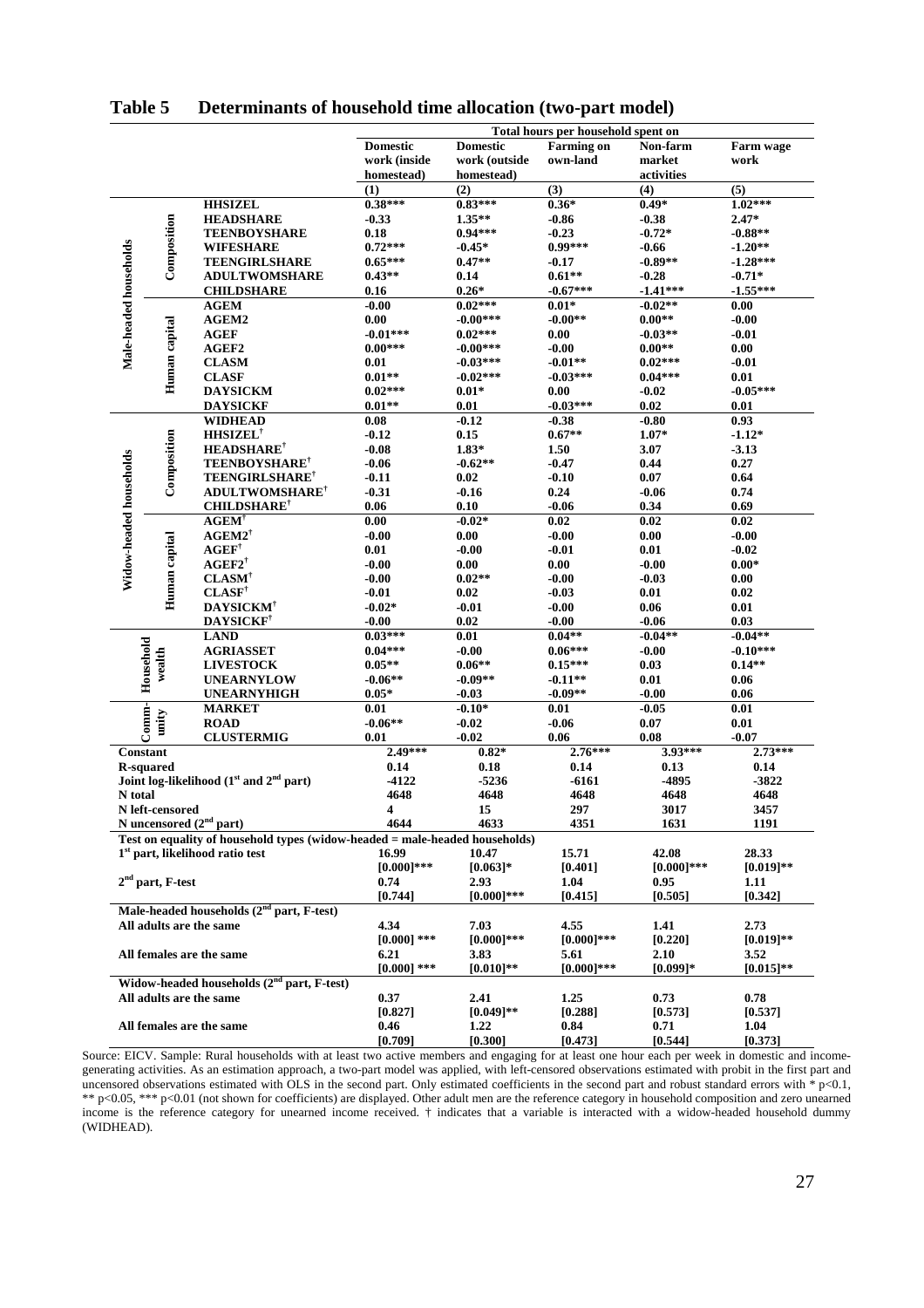|                                                       |                           |                                                                             | Individual time shares spent on |                        |                         |                        |                          |                          |                              |                       |                        |                     |
|-------------------------------------------------------|---------------------------|-----------------------------------------------------------------------------|---------------------------------|------------------------|-------------------------|------------------------|--------------------------|--------------------------|------------------------------|-----------------------|------------------------|---------------------|
|                                                       |                           |                                                                             | <b>Domestic work</b>            | <b>Domestic work</b>   |                         |                        | <b>Farming on own</b>    |                          | Non-farm market              |                       | Farm wage work         |                     |
|                                                       |                           | inside homestead                                                            |                                 | outside homestead      |                         | land                   |                          | activities               |                              |                       |                        |                     |
|                                                       |                           |                                                                             | (1)                             | (2)                    | (3)                     | (4)                    | (5)                      | (6)                      | (7)                          | (8)                   | (9)                    | (10)                |
|                                                       |                           | <b>HEAD</b>                                                                 | $0.15*$                         | $0.20**$               | $0.44***$               | $0.53***$              | $0.46***$                | $0.51***$                | $0.29***$                    | $0.27**$              | $0.17**$               | $0.17**$            |
|                                                       |                           | <b>TEENBOY</b>                                                              | $0.18**$                        | 0.13                   | 0.05                    | $-0.04$                | 0.00                     | $-0.05$                  | 0.15                         | 0.16                  | $-0.20**$              | $-0.21**$           |
|                                                       |                           | <b>WIFE</b><br><b>TEENGIRL</b>                                              | $2.02***$<br>$1.23***$          | $2.10***$<br>$1.33***$ | $0.89***$<br>$0.27***$  | $1.02***$<br>$0.35***$ | $0.56***$<br>0.02        | $0.64***$<br>$0.22**$    | $-0.31***$<br>$-0.05$        | $-0.33***$<br>0.12    | $-0.07$<br>$-0.25**$   | $-0.06$<br>$-0.34$  |
|                                                       |                           | <b>ADULTWOM</b>                                                             | $1.27***$                       | $1.32***$              | $0.19***$               | $0.32***$              | $0.07*$                  | $0.14***$                | $-0.15*$                     | $-0.16*$              | $-0.25***$             | $-0.23***$          |
| Male-headed households                                | Human capital Composition | <b>AGEDIFFM</b>                                                             | $-0.01**$                       | $-0.01*$               | $-0.02***$              | $-0.02***$             | $-0.01***$               | $-0.00***$               | $-0.00$                      | $-0.01$               | $-0.00$                | $-0.00$             |
|                                                       |                           | <b>AGEDIFFF</b>                                                             | $-0.02***$                      | $-0.02***$             | $-0.03***$              | $-0.03***$             | $-0.01***$               | $-0.00***$               | $0.01*$                      | $0.01*$               | $-0.01**$              | $-0.01**$           |
|                                                       |                           | <b>CLASDIFFM</b>                                                            | $-0.06***$                      | $-0.06***$             | $-0.03***$              | $-0.03***$             | 0.00                     | 0.00                     | $-0.02***$                   | $-0.02***$            | 0.01                   | 0.01                |
|                                                       |                           | <b>CLASDIFFF</b>                                                            | $0.01*$                         | 0.01                   | $-0.01$                 | $-0.01*$               | 0.01                     | 0.00                     | $-0.01$                      | $-0.02$               | 0.01                   | 0.01                |
|                                                       |                           | <b>HEALTHDIFFM</b><br><b>HEALTHDIFFF</b>                                    | 0.02<br>$-0.01$                 | 0.02<br>$-0.01$        | $-0.01$<br>$-0.03***$   | $-0.01$<br>$-0.03***$  | $-0.02***$<br>$-0.02***$ | $-0.02***$<br>$-0.02***$ | $-0.03$<br>$-0.04$           | $-0.03$<br>$-0.03$    | 0.01<br>$0.02**$       | 0.01<br>$0.02**$    |
|                                                       |                           | <b>WIDHEAD</b>                                                              | $-0.10$                         | $-0.10$                | $0.20**$                | $0.18**$               | $0.22***$                | $0.21***$                | 0.07                         | 0.09                  | $0.16*$                | $0.15*$             |
| Widow-headed households                               | Human capital Composition | $HEAD^{\dagger}$                                                            | $1.83***$                       | 1.95***                | $0.44***$               | $0.60***$              | $0.32***$                | $0.42***$                | $-0.31$                      | $-0.14$               | $-0.35***$             | $-0.29**$           |
|                                                       |                           | <b>TEENBOY</b> <sup>†</sup>                                                 | 0.24                            | 0.24                   | $0.19*$                 | $0.19*$                | 0.01                     | 0.02                     | $-0.02$                      | $-0.02$               | 0.07                   | 0.07                |
|                                                       |                           | <b>TEENGIRL</b>                                                             | $-0.15$                         | $-0.14$                | $-0.19*$                | $-0.18*$               | $-0.14*$                 | $-0.14*$                 | 0.09                         | 0.04                  | $0.34**$               | $0.34**$            |
|                                                       |                           | <b>ADULTWOM</b> <sup>†</sup>                                                | 0.07                            | 0.08                   | $-0.15$                 | $-0.14$                | 0.01                     | 0.02                     | 0.09                         | 0.10                  | 0.17                   | 0.17                |
|                                                       |                           | <b>AGEDIFFM</b><br><b>AGEDIFFF</b>                                          | $-0.01$<br>0.00                 | $-0.01$<br>$-0.00$     | 0.00<br>$0.01***$       | 0.00<br>$0.01***$      | $0.02***$<br>0.00        | $0.02***$<br>0.00        | 0.01<br>$-0.00$              | 0.01<br>0.00          | $0.02*$<br>$0.02**$    | $0.02*$<br>$0.02**$ |
|                                                       |                           | <b>CLASDIFFM<sup>†</sup></b>                                                | 0.01                            | 0.01                   | $-0.03*$                | $-0.03*$               | $-0.02*$                 | $-0.02$                  | 0.01                         | 0.01                  | $-0.01$                | $-0.01$             |
|                                                       |                           | <b>CLASDIFFF</b> <sup>†</sup>                                               | $-0.00$                         | 0.00                   | $0.03**$                | $0.03**$               | $-0.01$                  | $-0.01$                  | 0.02                         | 0.03                  | $-0.01$                | $-0.01$             |
|                                                       |                           | <b>HEALTHDIFFM<sup>®</sup></b>                                              | $-0.00$                         | $-0.00$                | 0.02                    | 0.02                   | $-0.01$                  | $-0.01$                  | $-0.11*$                     | $-0.11*$              | 0.03                   | 0.02                |
|                                                       |                           | <b>HEALTHDIFFF</b> <sup>†</sup>                                             | 0.00                            | 0.00                   | $-0.00$                 | $-0.00$                | 0.01                     | 0.01                     | $-0.01$                      | $-0.00$               | $-0.07***$             | $-0.07***$          |
|                                                       |                           | <b>LAND</b>                                                                 | $-0.03***$                      | $-0.03***$             | $-0.03***$              | $-0.03***$             | $-0.02***$               | $-0.02***$               | 0.03                         | 0.02                  | 0.00                   | 0.00                |
|                                                       |                           | <b>AGRIASSET</b>                                                            | $-0.07***$                      | $-0.07***$             | $-0.06***$              | $-0.06***$             | $-0.04***$               | $-0.04***$               | $-0.07***$                   | $-0.07***$            | $-0.03$                | $-0.03$             |
| Household                                             | wealth                    | <b>LIVESTOCK</b>                                                            | $-0.02$                         | $-0.02$<br>$-0.01$     | $-0.05**$               | $-0.05**$              | $-0.06***$               | $-0.06***$               | 0.02                         | 0.02                  | $0.06*$                | 0.06                |
|                                                       |                           | <b>UNEARNYLOW</b><br><b>UNEARNYHIGH</b>                                     | $-0.01$<br>$-0.04$              | $-0.04$                | $-0.01$<br>$-0.01$      | $-0.02$<br>$-0.01$     | $0.03*$<br>0.03          | $0.03*$<br>0.02          | 0.03<br>0.04                 | 0.04<br>0.05          | 0.01<br>$-0.05$        | 0.01<br>$-0.05$     |
|                                                       |                           | <b>MARKET</b>                                                               | 0.02                            | 0.03                   | $-0.03$                 | $-0.02$                | 0.00                     | 0.01                     | 0.03                         | 0.03                  | 0.06                   | 0.06                |
| $Comm-$                                               | wity                      | <b>ROAD</b>                                                                 | 0.03                            | 0.03                   | 0.00                    | 0.00                   | 0.01                     | 0.01                     | 0.02                         | 0.02                  | 0.01                   | 0.01                |
|                                                       |                           | <b>CLUSTERMIG</b>                                                           | $-0.02$                         | $-0.02$                | $-0.03$                 | $-0.03$                | $-0.02*$                 | $-0.03**$                | $-0.07*$                     | $-0.07*$              | $0.07**$               | $0.07**$            |
|                                                       |                           | <b>SEXRATIO</b>                                                             |                                 | 0.73                   |                         | $1.53***$              |                          | $0.82***$                |                              | $-0.14$               |                        | 0.10                |
| Sex ratios                                            |                           | $HEAD^{\dagger}$                                                            |                                 | 0.20                   |                         | $-1.34**$              |                          | $-0.46$                  |                              | $4.43*$               |                        | 0.45                |
|                                                       |                           | $W I F E^{\ddagger}$<br><b>TEENGIRL</b> <sup>‡</sup>                        |                                 | 0.07<br>$-1.25$        |                         | $-0.39$<br>$-1.17$     |                          | 0.28<br>$-2.39**$        |                              | 0.28<br>$-1.80$       |                        | $-0.33$<br>1.12     |
|                                                       |                           | <b>ADULTWOM</b> <sup>‡</sup>                                                |                                 | $-0.65$                |                         | $-2.45***$             |                          | $-1.38***$               |                              | 0.23                  |                        | $-0.92$             |
|                                                       | <b>Constant</b>           |                                                                             | $-1.78***$                      | $-2.42***$             | $-1.23***$              | $-2.56***$             | $-0.98***$               | $-1.70***$               | $-0.45**$                    | $-0.33$               | $-0.65***$             | $-0.74*$            |
| <b>R-squared</b><br>Joint log-likelihood (1st and 2nd |                           | 0.46                                                                        | 0.46                            | 0.13                   | 0.14                    | 0.14                   | 0.15                     | 0.10                     | 0.11                         | 0.12                  | 0.12                   |                     |
|                                                       |                           | $-14136$                                                                    | $-14126$                        | $-17411$               | -17382                  | $-14489$               | -14450                   | -9544                    | $-9542$                      | -7787                 | $-7786$                |                     |
|                                                       |                           | part)                                                                       |                                 |                        |                         |                        |                          |                          |                              |                       |                        |                     |
|                                                       | N total                   | N left-censored                                                             | 11607<br>4071                   |                        | 11607<br>3222           |                        | 11607<br>2727            |                          | 11607<br>9435                |                       | 11607<br>863           |                     |
|                                                       |                           | N right-censored                                                            | 1243                            |                        | 490                     |                        | 1309                     |                          | 1208                         |                       | 801                    |                     |
|                                                       |                           | N uncensored $(2nd$ part)                                                   | 6293                            |                        | 7895                    |                        | 7571                     |                          | 964                          |                       | 863                    |                     |
|                                                       |                           | Test on equality of household types (widow-headed = male-headed households) |                                 |                        |                         |                        |                          |                          |                              |                       |                        |                     |
|                                                       |                           | $1^\mathrm{st}$ part, likelihood ratio test                                 | 520.72                          |                        | 191.77                  |                        | 314.30                   |                          | 76.47                        |                       | 36.76                  |                     |
|                                                       |                           | 1 <sup>st</sup> part, likelihood ratio test                                 | $[0.000]***$<br>343.93          |                        | $[0.000]$ ***<br>82.20  |                        | $[0.000]***$             |                          | $[0.000]$ ***<br>35.40       |                       | $[0.000]$ ***<br>28.07 |                     |
|                                                       |                           |                                                                             | $[0.000]$ ***                   |                        | $[0.000]$ ***           |                        | 471.31<br>$[0.000]***$   |                          | $[0.000]$ ***                |                       | $[0.003]$ ***          |                     |
|                                                       |                           | $2^{\rm nd}$ part, F-test                                                   | 83.25                           |                        | 17.81                   |                        | 14.53                    |                          | 1.59                         |                       | 3.07                   |                     |
|                                                       |                           |                                                                             | $[0.000]$ ***                   |                        | $[0.000]$ ***           |                        | $[0.000]$ ***            |                          | [0.102]                      |                       | $[0.000]$ ***          |                     |
|                                                       |                           | Male-headed households (2 <sup>nd</sup> part, F-test)                       |                                 |                        |                         |                        |                          |                          |                              |                       |                        |                     |
|                                                       |                           | All adults are the same                                                     | 394.05<br>$[0.000]$ ***         |                        | 107.36<br>$[0.000]$ *** |                        | 81.03<br>$[0.000]$ ***   |                          | 6.51<br>$[0.000]$ ***        |                       | 6.86<br>$[0.000]$ ***  |                     |
|                                                       |                           |                                                                             | 353.21                          |                        | 157.19                  |                        | 110.45                   |                          | 3.67                         |                       | 3.92                   |                     |
| All females are the same                              |                           | $[0.000]$ ***                                                               |                                 | $[0.000]$ ***          |                         | $[0.000]$ ***          |                          | $[0.013]**$              |                              | $[0.009]$ ***         |                        |                     |
|                                                       |                           | $Wife = other woman$                                                        | 356.62                          |                        | 312.08                  |                        | 235.06                   |                          | 2.22                         |                       | 3.78                   |                     |
|                                                       |                           |                                                                             | $[0.000]$ ***                   |                        | $[0.000]$ ***           |                        | $[0.000]$ ***            |                          | [0.137]                      |                       | $[0.053]*$             |                     |
|                                                       |                           | $Wife = male head$                                                          | 888.31                          |                        | 100.82                  |                        | 14.26                    |                          | 23.56                        |                       | 11.45                  |                     |
| Teenage girl = teenage boy                            |                           |                                                                             | $[0.000]$ ***<br>157.10         |                        | $[0.000]$ ***<br>11.17  |                        | $[0.000]$ ***            |                          | $[0.000]$ ***<br>2.46        |                       | $[0.000]$ ***          |                     |
|                                                       |                           | $[0.000]$ ***                                                               |                                 | $[0.000]$ ***          |                         | 0.13<br>[0.718]        |                          | [0.118]                  |                              | 0.15<br>[0.701]       |                        |                     |
| Widow-headed households $(2nd$ part, F-test)          |                           |                                                                             |                                 |                        |                         |                        |                          |                          |                              |                       |                        |                     |
|                                                       |                           | All adults are the same                                                     | 154.30                          |                        | 11.39                   |                        | 9.32                     |                          | 0.36                         |                       | 3.14                   |                     |
|                                                       |                           |                                                                             | $[0.000]$ ***                   |                        | $[0.000]$ ***           |                        | $[0.000]$ ***            |                          | [0.838]                      |                       | $[0.015]**$            |                     |
| All females are the same                              |                           | 205.44                                                                      |                                 | 14.48                  |                         | 12.44                  |                          | 0.47                     |                              | 4.20                  |                        |                     |
|                                                       |                           | $[0.000]$ ***<br>403.09                                                     |                                 | $[0.000]$ ***          |                         | $[0.000]$ ***          |                          | [0.703]                  |                              | $[0.006]$ ***         |                        |                     |
| Widow head $=$ other woman                            |                           | $[0.000]***$                                                                |                                 | 35.68<br>$[0.000]$ *** |                         | 21.91<br>$[0.000]$ *** |                          | 1.41<br>[0.236]          |                              | 9.27<br>$[0.002]$ *** |                        |                     |
|                                                       |                           | Widow head $=$ wife                                                         | 2.72                            |                        | 18.71                   |                        | 13.59                    |                          | 0.00                         |                       | 3.77                   |                     |
|                                                       |                           |                                                                             | [0.100]                         |                        | $[0.000]$ ***           |                        | $[0.000]$ ***            |                          | [0.988]                      |                       | $[0.053]*$             |                     |
|                                                       |                           | Widow head = male head                                                      | 155.90                          |                        | 0.00                    |                        | 4.94                     |                          | 3.27                         |                       | 13.34                  |                     |
|                                                       |                           |                                                                             | $[0.000]$ ***                   |                        | [0.960]                 |                        | $[0.026]$ **             |                          | $[0.071]$ *                  |                       | $[0.000]$ ***          |                     |
|                                                       |                           | Teenage girl = teenage boy                                                  | 6.99<br>$[0.008]$ ***           |                        | 13.12<br>$[0.000]$ ***  |                        | 2.22<br>[0.137]          |                          | 0.26<br>$\left[0.611\right]$ |                       | 1.65<br>[0.199]        |                     |
|                                                       |                           |                                                                             |                                 |                        |                         |                        |                          |                          |                              |                       |                        |                     |

#### **Table 6 Determinants of individual time allocation (two-part model)**

Source: EICV. Sample: Economically active individuals 12 years and older living in rural households with at least two active members and engaging for at least one hour per week each in domestic and income-generating activities. As an estimation approach, a two-part model was applied, with leftcensored and right-censored observations estimated separately with probit in the first part and uncensored observations estimated with OLS in the second part. Only estimated coefficients in the second part and robust standard errors with \* p<0.1, \*\* p<0.05, \*\*\* p<0.01 (not shown for coefficients) are displayed. Other adult men are the reference category in household composition and zero unearned income is the reference category for unearned income received. † indicates that a variable is interacted with a widow-headed household dummy (WIDHEAD). ‡ indicates that a variable is interacted with SEXRATIO.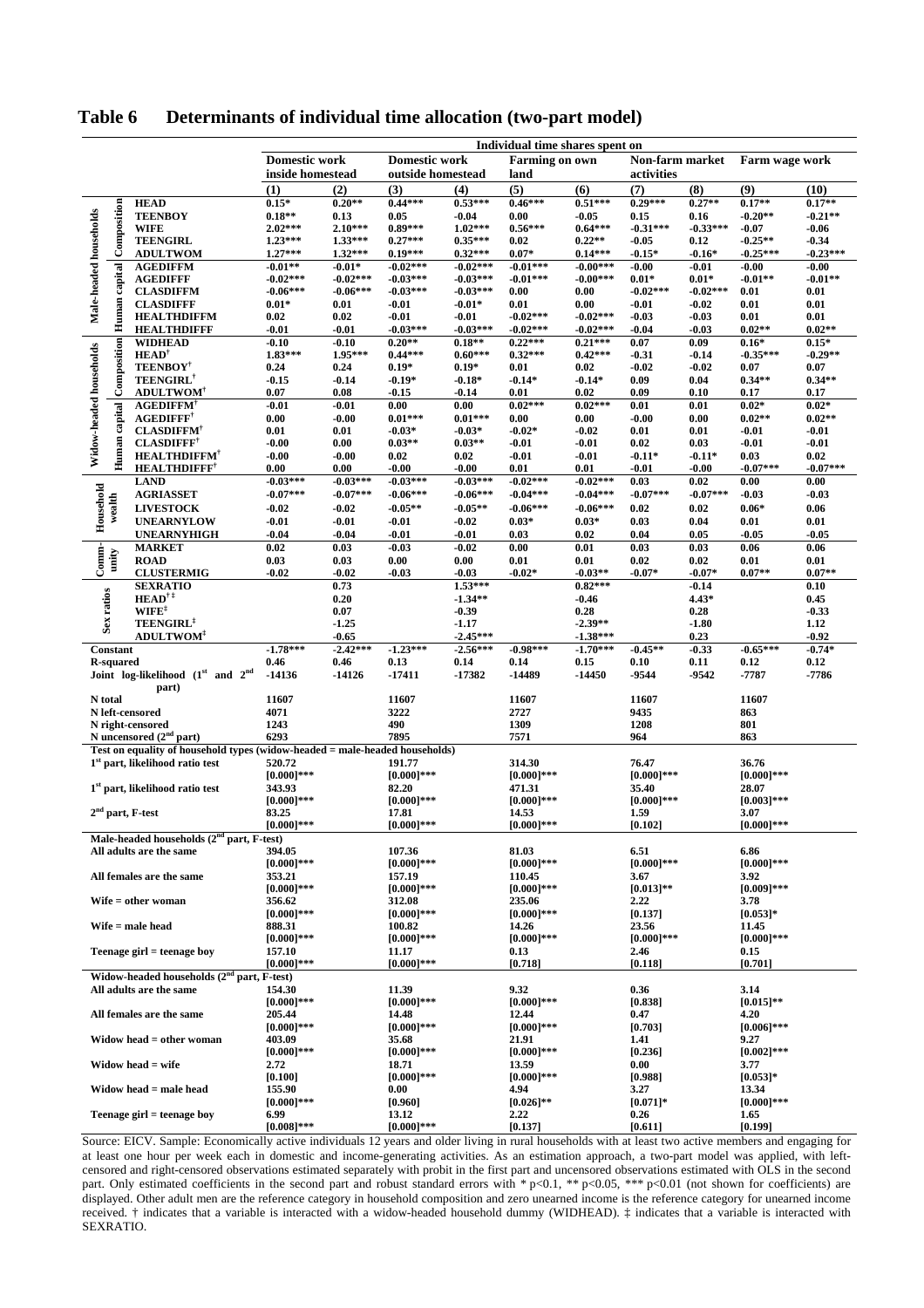#### **References**

- African Rights (1995) *Rwanda: Not so Innocent When Women Become Killers* (Kigali, African Rights).
- African Rights (2007) *Land and gender* (Kigali, African Rights).
- Akerlof, G.A. and Kranton, R.E. (2000) Economics and Identity, *Quarterly Journal of Economics,* 115(3), pp. 715-753.
- Anderson, B.A. and Silver, B.D. (1985) Demographic Consequences of World War II on the Non-Russian Nationalities of the USSR, in: Linz, S.J. (Ed) *The Impact of World War II on the Soviet Union* (Totowa, Rowman and Allanheld), pp. 207-242.
- André, C. and Platteau, J.P. (1998) Land relations under unbearable stress: Rwanda caught in the Malthusian trap, *Journal of Economic Behavior and Organization,* 34(1), pp. 1-47.
- Baines, E. (2003) Body politics and the Rwandan crisis, *Third World Quarterly,* 24(3), pp. 479-493.
- Bayudan, C.G. (2006) Wives' Time Allocation and Intrahousehold Power: Evidence from the Philippines, *Applied Economics,* 38(7), pp. 789-804.
- Becker, G. (1965) A theory of the allocation of time, *Economic Journal,* 75, pp. 493-517.
- Brück, T. and Schindler, K. (2009) The Impact of Violent Conflicts on Households: What Do We Know and What Should We Know about War Widows?, *Oxford Development Studies,* 37(3), pp. 289-309.
- Burckhardt, G. (1996) The Situation of Women in the Informal Sector: The Example of Rwanda - The Importance of Social Skills, *Adult Education and Development,* 47, pp. 157-172.
- Burda, M.C., Hamermesh, D.S. and Weil, P. (2007) Total Work, Gender and Social Norms, *CEPR Discussion Paper,* 6232.
- Burnet, J.E. and Rwanda Initiative for Sustainable Development (RISD) (2001) *Culture, Practice and Law: Women's Access to Land in Rwanda* (Kigali, RISD).
- Cameron, A.C. and Trivedi, P.K. (2009) *Microeconometrics Using Stata* (College Station, Stata Press).
- Carlin, P.S. (1991) Intra-family Bargaining and Time Allocation, *Research in Population Economics,* 7, pp. 215-243.
- Colletta, N.J. and Cullen, M.L. (2000) The Nexus between Violent Conflict, Social Capital and Social Cohesion: Case Studies from Cambodia and Rwanda, *World Bank Social Capital Initiative Working Paper Series,* 23.
- Csete, J. (1993) Health-seeking behavior of Rwandan women, *Social Science and Medicine,* 37(11), pp. 1285-1292.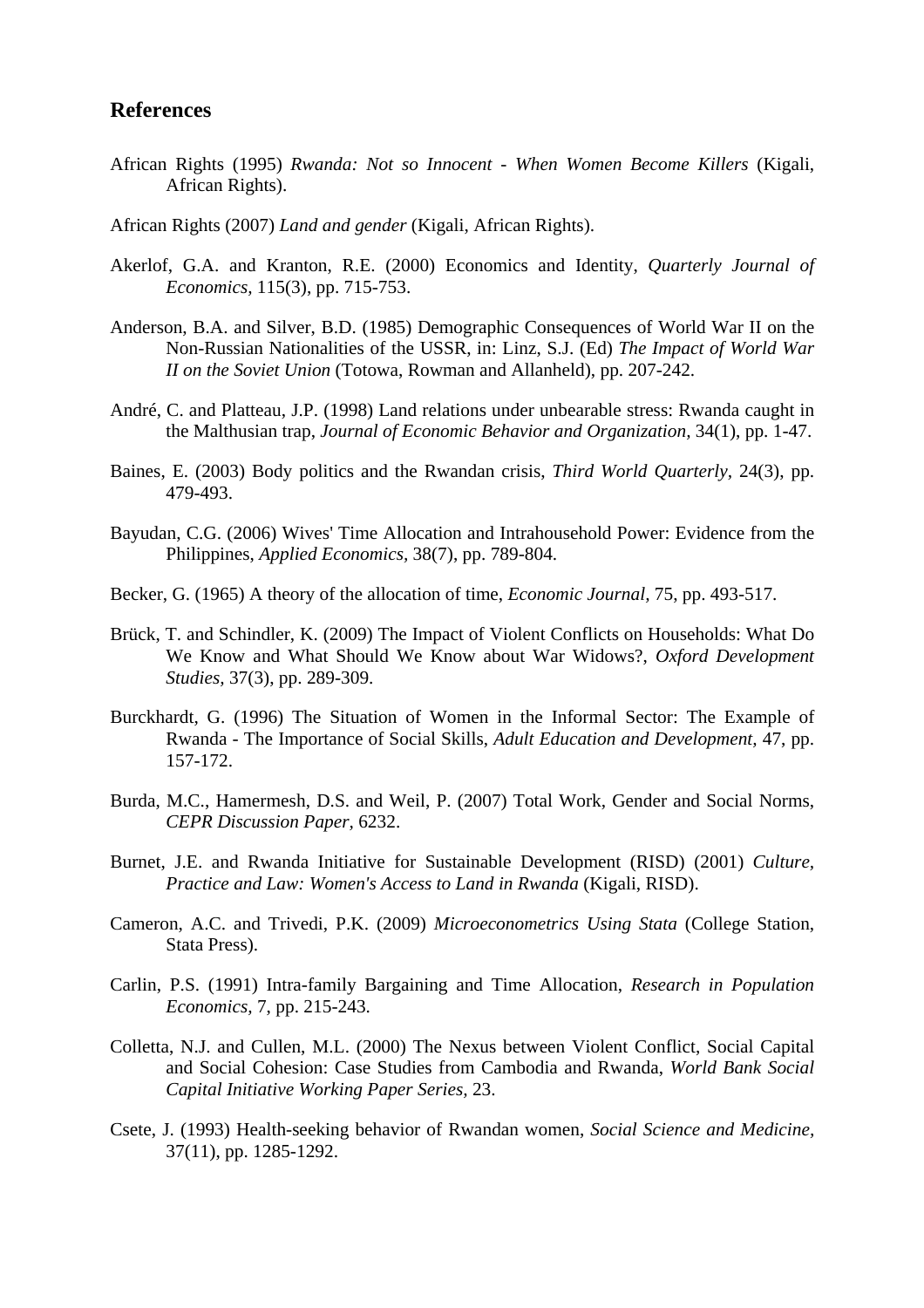- Cunningham, W. (2001) Breadwinner or Caregiver? How Household Role Affects Labor Choices in Mexico, *World Bank Policy Research Working Paper,* 2743.
- de Walque, D. (2006) The socio-demographic legacy of the Khmer Rouge period in Cambodia, *Population Studies,* 60(2), pp. 223-231.
- de Walque, D. and Verwimp, P. (2010) The Demographic and Socio-economic Distribution of Excess Mortality during the 1994 Genocide in Rwanda, *Journal of African Economies,* 19(2), pp. 141-162.
- den Biggelaar, C. (1995) When a Woman is a Man: Inter and Intra-Gender Differences in Tree Tenure and Planting in Rwanda, *Agroforestry Today,* 7(2), pp. 13-15.
- Desforges, A. (1999) *Leave None to Tell the Story: Genocide in Rwanda* (New York, Human Right Watch).
- Devlin, C. and Elgie, R. (2008) The Effect of Increased Women's Representation in Parliament: The Case of Rwanda, *Parliamentary Affairs,* 61(2), pp. 237-254.
- Eberharter, V.V. (2001) Gender roles, labour market participation and household income position, *Structural Change and Economic Dynamics,* 12(3), pp. 235-246.
- Fafchamps, M. and Quisumbing, A.R. (2003) Social roles, human capital, and the intrahousehold division of labor: Evidence from Pakistan, *Oxford Economic Papers,* 55(1), pp. 36-80.
- Fernandez, C. and Sevilla-Sanz, A. (2010) Social Norms and Household Time Allocation, *Feminist Economics,* 16(4).
- Gimenez, J.I., Molina, J.A. and Sevilla Sanz, A. (2007) Household Division of Labor, Partnerships and Children: Evidence from Europe, *University of Oxford, Department of Economics Discussion Paper,* 333.
- Guha-Sapir, D. and Degomme, O. (2010) Patterns of mortality rates in Darfur conflict, *The Lancet,* 375(9711), pp. 294-300.
- Hamilton, H.B. (2000) Rwanda's Women: The Key to Reconstruction, *The Journal of Humanitarian Assistance,* http://www.jha.ac/greatlakes/b001.htm May 10.
- Ibáñez, A.C. (2001) El Salvador: War and untold stories Women guerillas, in: Moser, C.N.O. and F. Clark (Eds) *Victims, perpetrators or actors? Gender, armed conflict and political violence* (London, Zed Books), pp. 117-130.
- Ilahi, N. (2000) The Intra-household Allocation of Time and Tasks: What Have We Learnt from the Empirical Literature?, *Policy Research Report on Gender and Development Working Paper,* 13.
- Ilahi, N. (2001) Gender and the Allocation of Adult Time: Evidence from the Peru LSMS Panel Data, *World Bank Policy Research Working Paper,* 2744.
- Institut National de la Statistique (INSR) and ORC Macro (2006) *Rwanda Demographic and Health Survey 2005* (Calverton, INSR and ORC Macro).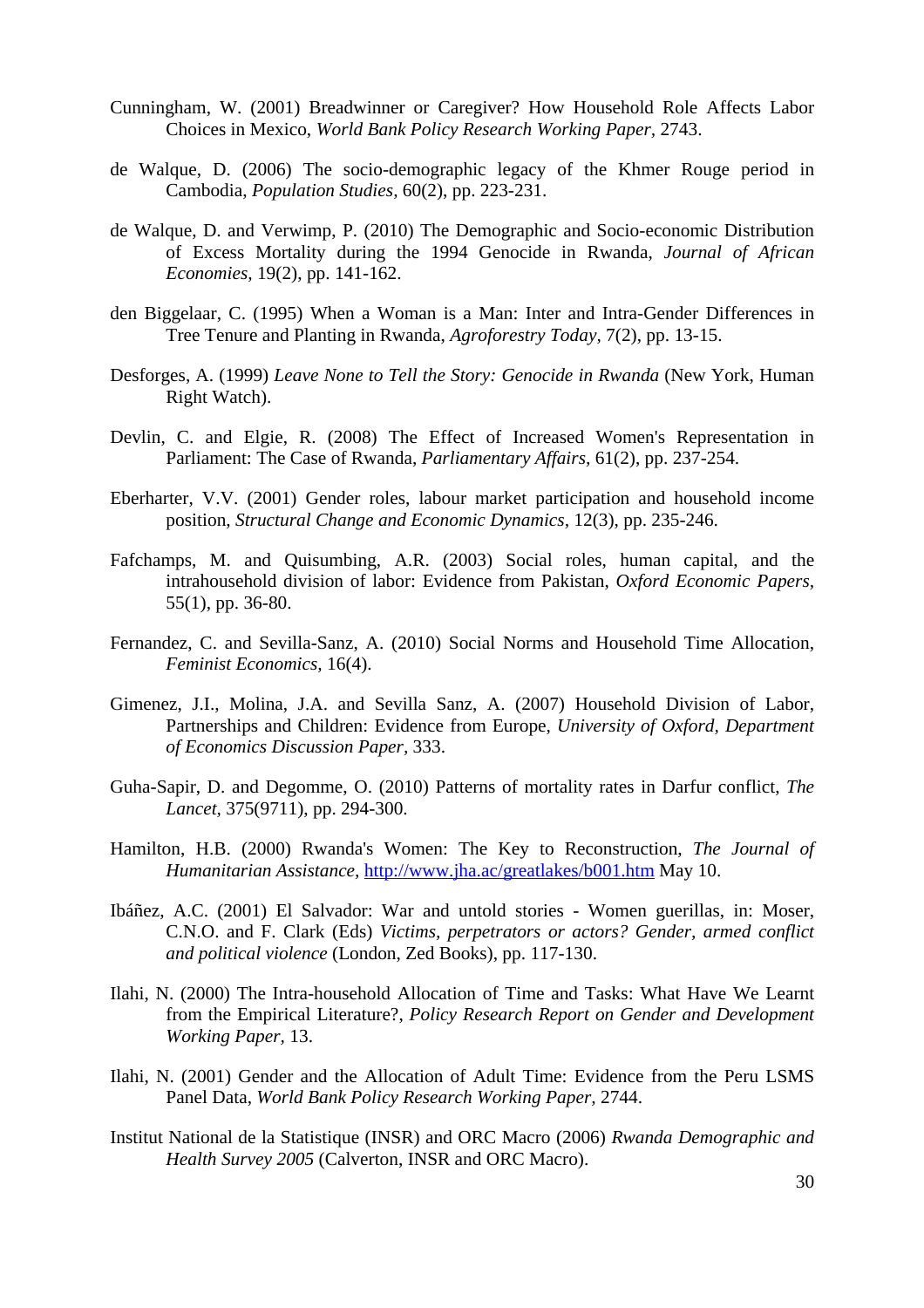ISSUE (1995) Special Issue on Rwanda, *ISSUE: A Journal of Opinion,* 23(2).

- Jayaraman, A., Gebreselassie, T. and Chandrasekhar, S. (2009) Effect of Conflict on Age at Marriage and Age at First Birth in Rwanda, *Population Research and Policy Review,* 28(5), pp. 551-567.
- Jefremovas, V. (1991) Loose Women, Virtuous Wives, and Timid Virgins: Gender and the Control of Resources in Rwanda, *Canadian Journal of African Studies,* 25(3), pp. 378- 395.
- Jones, A. (2002) Gender and genocide in Rwanda, *Journal of Genocide Research,* 4(1), pp. 65-94.
- Keen, D. (1997) A Rational Kind of Madness, *Oxford Development Studies,* 25(1), pp. 67-76.
- Kevane, M. and Wydick, B. (2001) Social Norms and the Time Allocation of Women's Labor in Burkina Faso, *Review of Development Economics,* 5(1), pp. 119-129.
- Khandker, S.R. (1988) Determinants of Women's Time Allocation in Rural Bangladesh, *Economic Development and Cultural Change,* 37(1), pp. 111-126.
- Kimenyi, A. (1992) Why is it That Women in Rwanda Cannot Marry?, in: Hall, K., M. Bucholtz and B. Moonwomon (Eds) *Locating Power: Proceedings of the Second Berkeley Women and Language Conference* (Berkeley, University of California Press), pp. 300-311.
- Kondylis, F. (2010) Conflict displacement and labor market outcomes in post-war Bosnia and Herzegovina, *Journal of Development Economics,* 93(2), pp. 235-248.
- Mamdani, M. (2001) *When Victims Become Killers: Colonialism, Nativism, and the Genocide in Rwanda* (Princeton, Princeton University Press).
- Medeiros, M., Osorio, R.G. and Costa, J. (2007) Gender Inequalities in Allocating Time to Paid and Unpaid Work: Evidence from Bolivia, *UNDP International Poverty Centre Working Paper,* 34.
- Ministry for Local Government (2002) *The Counting of the Genocide Victims: Final Report* (Kigali, Republic of Rwanda).
- Ministry of Finance and Economic Planning, National Census Commission and National Census Service (2002) *The General Census of Population and Housing Rwanda: 16-30 August 2002* (Kigali, Republic of Rwanda).
- Ministry of Finance and Economic Planning, National Census Commission and National Census Service (2003) *The General Census of Population and Housing Rwanda, 16- 30 August 2002: Report on the Preliminary Results* (Kigali, Republic of Rwanda).
- National Institute of Statistics Rwanda (2005) *Enquête Intégrale sur les Conditions de Vie de Ménage (EICV 2005)* (Kigali, Republic of Rwanda).